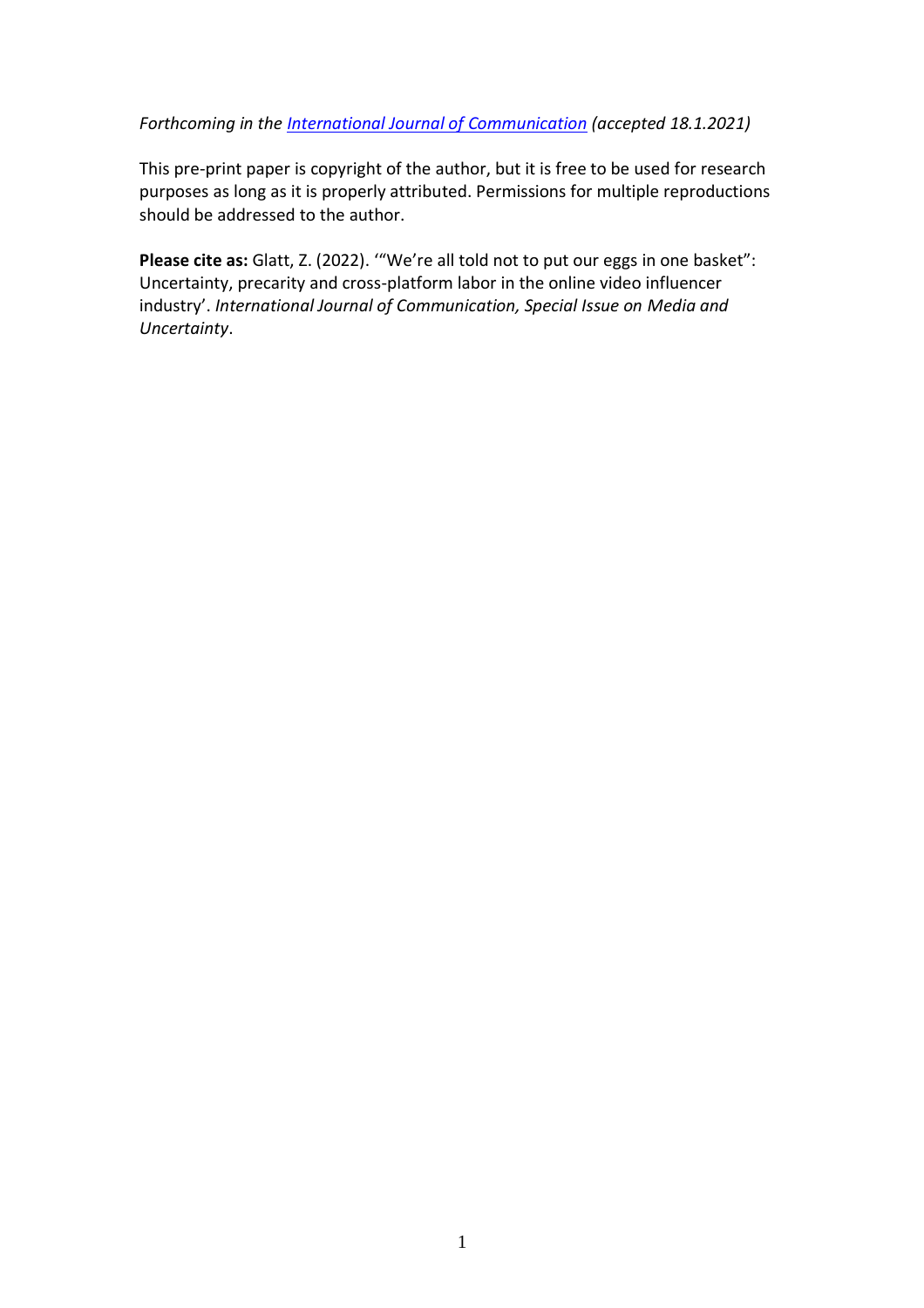# **"We're all told not to put our eggs in one basket": Uncertainty, precarity and cross-platform labor in the online video influencer industry**

### ZOË GLATT<sup>1</sup>

### London School of Economics and Political Science, UK

ABSTRACT: There has been a recent proliferation of scholarly interest in the impacts of platformization on cultural industries and labor. This article draws on a longitudinal ethnographic study of the London and LA-based influencer community-industries (2017-2022) to consider the ways in which the *platformized creative worker* marks an intensification of the neoliberal worker subject as theorized in more traditional cultural industries. I argue that this industry marks an escalation of conditions of precarity; this research found that the working lives of the majority of content creators are fraught with stress and burnout, and smaller creators in particular are subject to *algorithmic discrimination* in an industry where visibility is key to success. Contrary to highly celebratory discourses that position online content creation as more open and meritocratic than traditional cultural industries, this is an advertisingdriven industry that propels the most profitable creators into the spotlight, resulting in the closing down of mobility. I conclude by considering the opportunities and challenges for reducing this widespread precarity via collective action and regulation.

*Keywords: platformized creative labor, cultural industries, YouTube, online video, social media entertainment, content creators, influencers*

<sup>&</sup>lt;sup>1</sup> I would like to thank Sonia Livingstone, Sarah Banet-Weiser, Brooke Erin Duffy and Rosalind Gill for reading drafts of this article. Special thanks go to Ludmila Lupinacci for providing invaluable feedback during the early stages of the writing process, as well as everyone who engaged with versions of the piece during the LSE Media & Communications *Advanced Doctoral Workshops*, *The Lisbon Winter School for the Study of Communication: Media and Uncertainty 2020*, Stanford Ethnography Lab's *Platformed Creation* symposium and the LSE, Goldsmiths and City University GSRC's *New Directions in Feminist Thought* symposium. This work was supported by the UK Economic and Social Research Council (ESRC) Doctoral Training Partnership Studentship.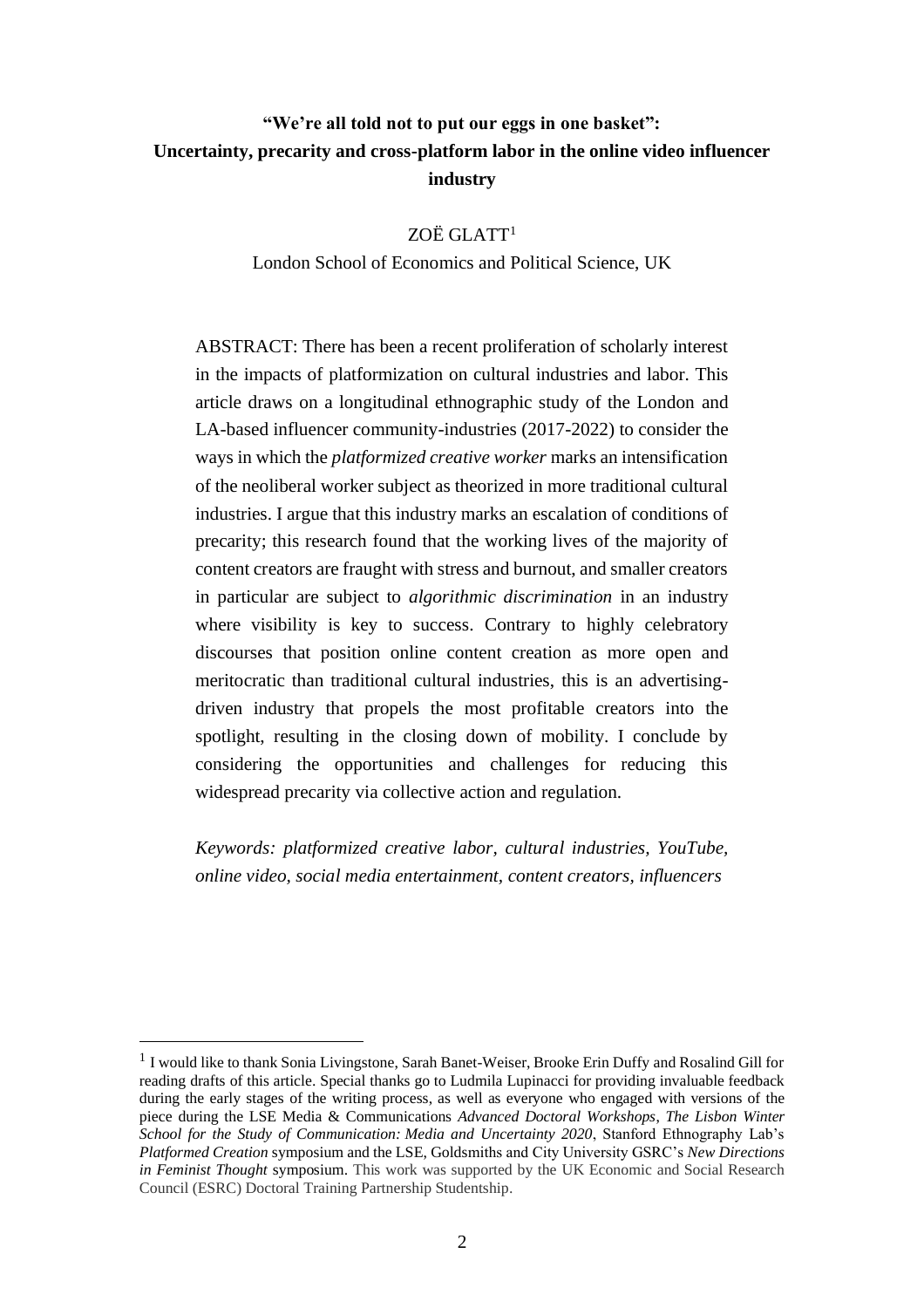There has been a recent proliferation of scholarly interest in the impacts of platformization on cultural industries and labor. In this article, I contribute to this growing body of literature by considering the ways in which the *platformized creative worker* marks an intensification of the neoliberal worker subject as theorized in more traditional cultural industries, and concurrently an escalation of conditions of precarity. This article draws on a longitudinal ethnographic study of the London and LA-based influencer industries (2017-2022) to address the ways in which certain aspects of platformization define the contours of work for entrepreneurial content creators in this industry. The analysis is divided into three key aspects of content creator labor: the necessity to diversify platforms and income streams, the *algorithmic discrimination* that smaller creators face in this hierarchical industry, and the impact that the primacy of metrics has on creators' self-worth. More broadly, I am interested in understanding the labor conditions that creative workers face in emerging platformized environments, taking the influencer industry as an emblematic example of a platformized cultural industry.

#### **Theorizing the Platformized Creative Worker**

As many researchers have identified, the proliferation of platforms and their increasing centrality in cultural industries has profound implications for the nature of creative labor. Nieborg and Poell define the platformization of cultural industries as "the penetration of economic and infrastructural extensions of online platforms into the web, affecting the production, distribution, and circulation of cultural content", impelling cultural producers to "develop publishing strategies that are aligned with the business models of platforms' (2018, p. 8). Broadening their inquiry beyond politicaleconomic dimensions, in the introduction to their comprehensive two-part special issue on the 'Platformization of Cultural Production' in *Social Media + Society*, editors Duffy, Poell and Nieborg argue that platforms are "reconfiguring the production, distribution, and monetization of cultural content in staggering and complex ways", highlighting that platformization has complex ramifications at both the institutional level and in the everyday cultural practices of producers and consumers, diverse in their cultural, geographic and sectoral-industrial contexts (2019, p. 1).

All cultural industries have had to adapt to the dominance of platformization to a greater or lesser extent; in recent years research has been conducted into the platformization of journalism (Christin, 2020), music (Baym, 2018; Bonini and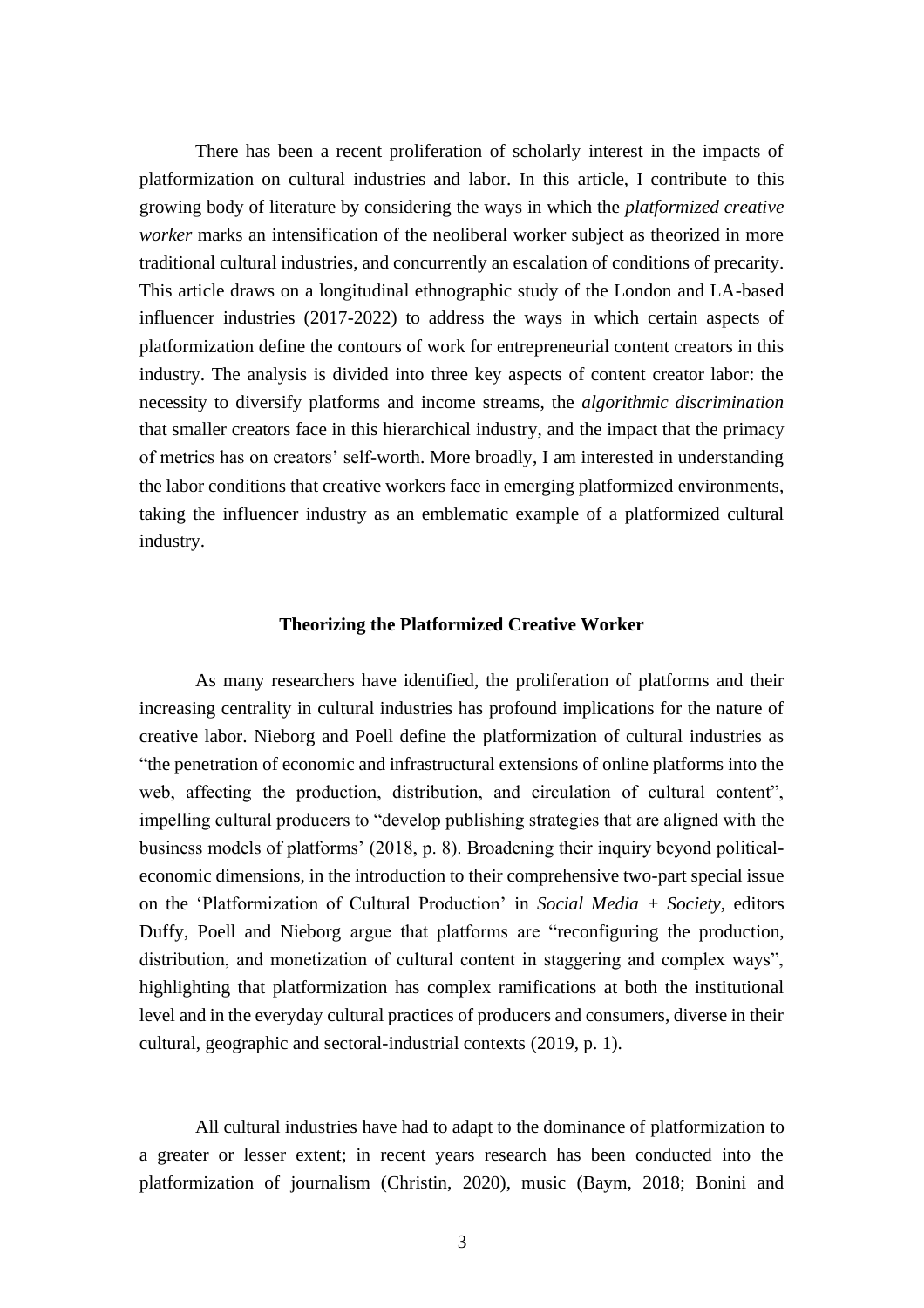Gandini, 2019; Hesmondhalgh, Jones and Rauh, 2019), gaming (Gray, 2020; Johnson and Woodcock, 2019; Taylor, 2018) and publishing (Tomasena, 2019), amongst others. Every cultural industry has its specificities and accordingly the experiences of different types of creative workers will diverge significantly in how they navigate the challenges and opportunities that platform environments present. But as Duffy, Poell and Nieborg put it, "such diversity does not belie their productive points of overlap which, together, reveal the potential for a systematic examination of the platform practices of the cultural industries" (2019, p. 6). As an ethnographer, I am interested in the pursuit of knowledge from the ground up; it is through immersion in the granular detail of the influencer industry, in seeing people interact and hearing them describe their experiences, that I seek a comprehensive understanding of this cultural context. However, in-depth knowledge of one industry can provide an excellent jumping off point for thinking about the wider context within which that industry sits. In this article, I draw out some of the patterned ways in which the platformized nature of the influencer industry provides both openings and foreclosures for specific kinds of participation, in the hopes that it may contribute to the cross-industry conversation around the nature and conditions of platformized creative work more broadly. In this way, I attempt to avoid the siloing of knowledge that so often occurs in academia when research does not make its way across boundaries of disciplines, concepts, theories and objects of study.

Much like the importance of identifying similarities across different industries, likewise it is crucial to recognize the similarities between platformized creative work and that which came prior. As Hesmondhalgh argues, an obsession with the newness and novelty of digital innovations can lead to false claims that cultural production has been transformed "beyond recognition" (2012/2019, p. 6). I support his call for a more balanced assessment, one that is grounded in "a longer-term historical perspective than many of the celebrations of a new digital age", recognizing noteworthy changes but also the significant continuities in cultural industries over time. Thus, I draw on the rich research conducted on the neoliberalisation of creative labor across various preplatformized industries as a theoretical anchor with which to think laterally about the currently unfolding formation of the platformized creative worker.

Shifting patterns of employment in the cultural industries away from stable structures, and the emergence of the *neoliberal worker subject*: entrepreneurial, flexible, self-directed, always available to work, has been the topic of much academic scrutiny since the 1990's (e.g. Duffy, 2017; Gill, 2010; Gill and Pratt, 2008; Hesmondhalgh, 2002; Hesmondhalgh and Baker, 2010; Ross, 2003; McRobbie, 1998; 2002; 2016; Schlesinger, 2016). Studies of this type of labor have highlighted a number of common features, such as: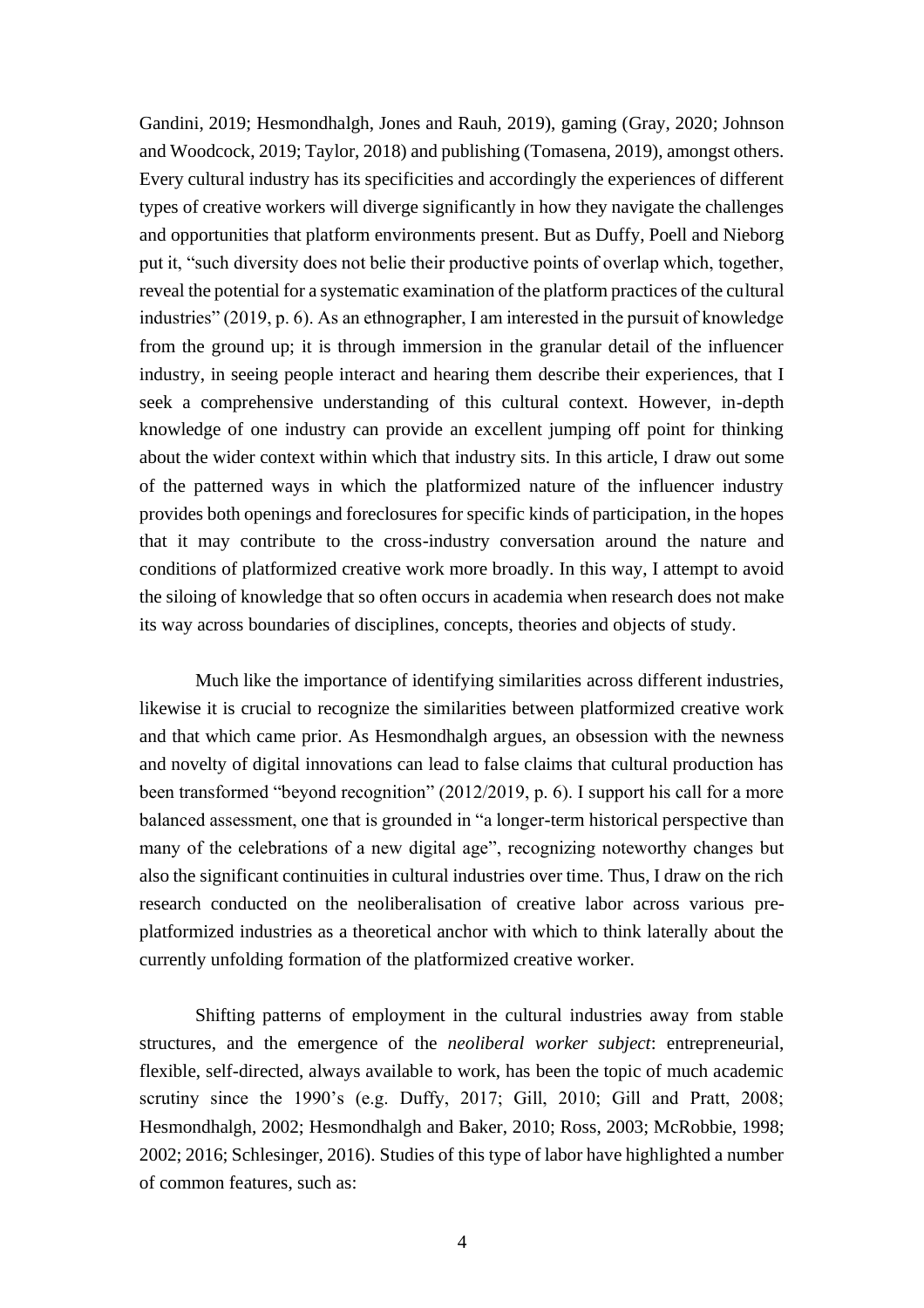"…a preponderance of temporary, intermittent and precarious jobs; long hours and bulimic patterns of working; the collapse or erasure of the boundaries between work and play; poor pay; high levels of mobility; passionate attachment to the work and to the identity of creative laborer; an attitudinal mindset that is a blend of bohemianism and entrepreneurialism; informal work environments and distinctive forms of sociality; and profound experiences of insecurity and anxiety about finding work, earning enough money and 'keeping up' in rapidly changing fields." (Gill and Pratt, 2008, p. 20)

Precarity and uncertainty are central features of this research on creative labor. The lack of stable employment, coupled with the demise of collective action organizations, results in a situation where creative workers are tasked with "managing the self in conditions of radical uncertainty" (Gill, 2010, p. 290). Following Han, I define *precarity* (in the context of work) broadly as "the predicament of those who live at the juncture of unstable contract labor and a loss of state provisioning" (2018: p. 332). Gill and Pratt outline how cultural workers "negotiating short-term, insecure, poorly paid, precarious work in conditions of structural uncertainty" (2008, p. 29) have been described as emblematic of the new *precariat*, "a neologism that brings together the meanings of precariousness and proletariat to signify both an experience of exploitation and a (potential) new political subjectivity" (p. 4). In line with this definition, McRobbie argues that a "labor reform by stealth" has been happening in the UK cultural industries since the promotion of the creative economy during the times of the New Labour government starting in 1997, wherein "the new urban middle class is being de-socialized, and cut off from its earlier association with municipal socialism, public-mindedness and civic consciousness; instead it is persuaded to think and act only on its own behalf" (2016, p. 60). Consequently, experiences of precarity in these fields are highly ambivalent. Hesmondhalgh and Baker found that cultural workers "seem torn over the precariousness of their work", bemoaning the anxiety and stress caused, but in many cases seeing it as a necessary evil coupled with certain perks. One music journalist who they interviewed describes his working conditions as involving freedom, but "a very complicated version of freedom" (2010, p. 13). Similarly, Banks argues that the allure of autonomy "is sufficiently powerful to override any misgivings, constraints or disadvantages that might emerge in the everyday reproduction of this highly competitive and uncertain domain" (2007, p. 55).

Whilst all of the research outlined above continues to accurately describe creative labor, the introduction of platformized environments has led to an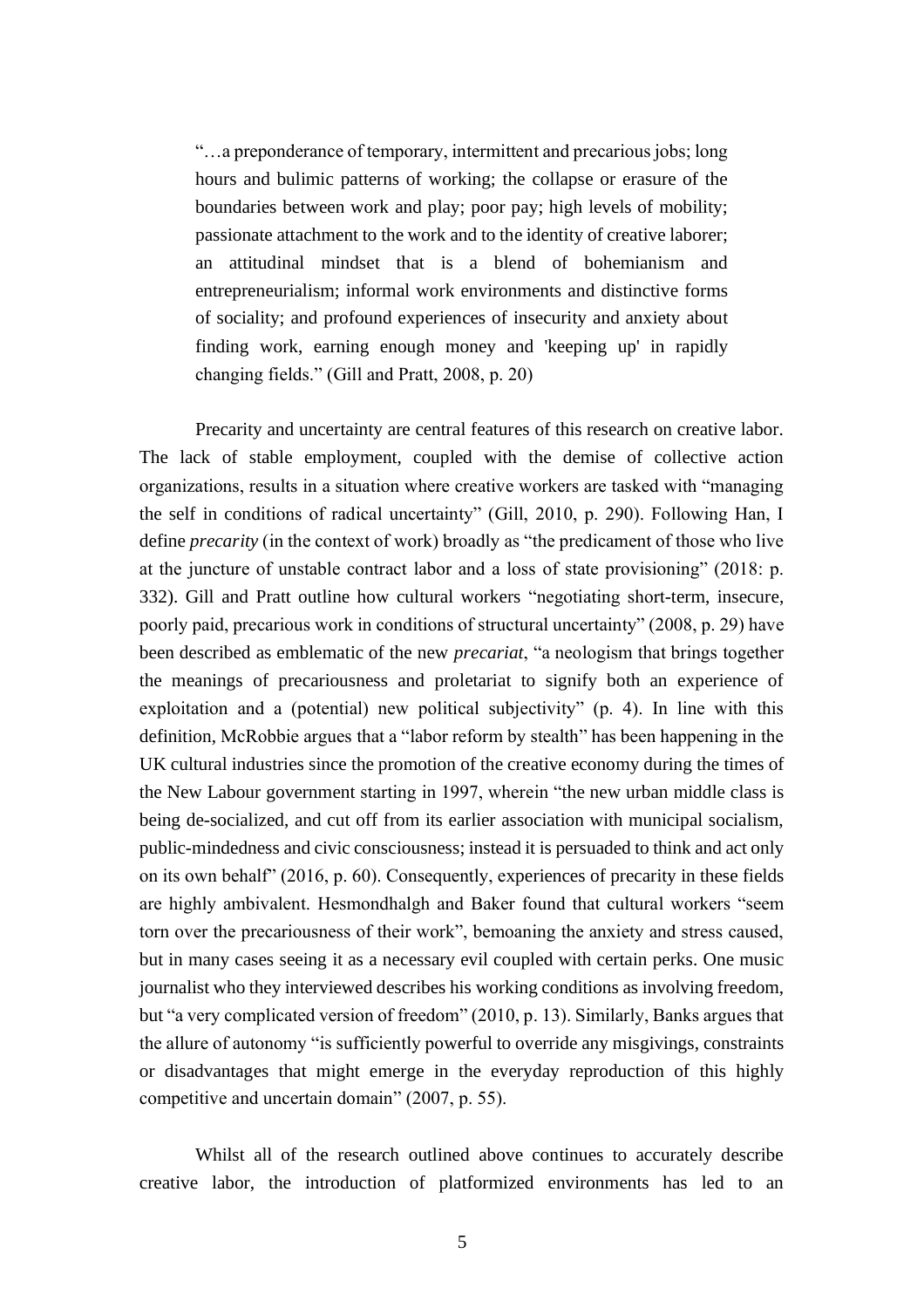intensification of these neoliberal logics and concurrently, I argue, an escalation of conditions of precarity. Some noteworthy commonalities across platformized cultural industries include: extreme levels of datafication whereby analytics and metrics becoming increasingly central to success (Marwick, 2013), resulting in the *popularity principle*, "an ideology that values hierarchy, competition, and a winner-takes-all mindset" (van Dijck 2013, p. 21); the primacy of algorithmic recommendation and the need for cultural producers "to be visible for platform-specific contexts" (Bishop, 2019a, p. 4); complex, fragmented working environments involving multiple platforms (Scolere et al., 2018), each with distinct sociotechnological arrangements and challenges; increasingly individualistic and risky labor conditions in unstable platform environments (Duffy, Poell and Nieborg, 2019, p. 4), paired with fewer legal protections and further challenges to collective action (Niebler and Kern, 2020); and a necessity for cultural workers to align their self-brands with those of commercial platforms, shaped most significantly by the interests and values of advertisers, leading to an escalation of structural inequalities (Brock, 2011; 2020; Christian, 2016; Noble, 2018; Noble and Tynes, 2016).

It is within this context that I turn to my case study of the online video influencer industry to explore the lived experiences of content creators working in what is arguably the most emblematic example of a platformized cultural industry and certainly one of the most precarious, unformalized and unregulated as it is.

#### **Social media content creators: A case study of platformized creative work**

Over the past decade we have seen the rise of a new cross-platform cultural industry, dubbed by Cunningham and Craig as *Social Media Entertainment* (2019). What began in 2005 as pockets of amateur creators on YouTube has grown into a mature infrastructure of diverse and competing platforms, such as Instagram, TikTok, Patreon, Facebook and Twitch<sup>2</sup>, that combine online video and social networking affordances with opportunities for industrious self-appointed *content creators* or *influencers*<sup>3</sup> to generate revenue. They are jack of all trades entrepreneurs within a

 $2$  It is important to note that I am talking about the Euro-American context rather than for example the Chinese context, which has a distinct platform environment and *wanghong* economy. Nonetheless, the broader argument made in this article around the precarity of platformized creative work is relevant across geographical and cultural boundaries.

<sup>&</sup>lt;sup>3</sup> There are nuances and disagreements around these terms in both academia and popular culture. I use "content creator" as a catch-all term, whilst "influencer" describes a particular subset of high-profile creators (Abidin, 2015), usually associated with lifestyle-related genres.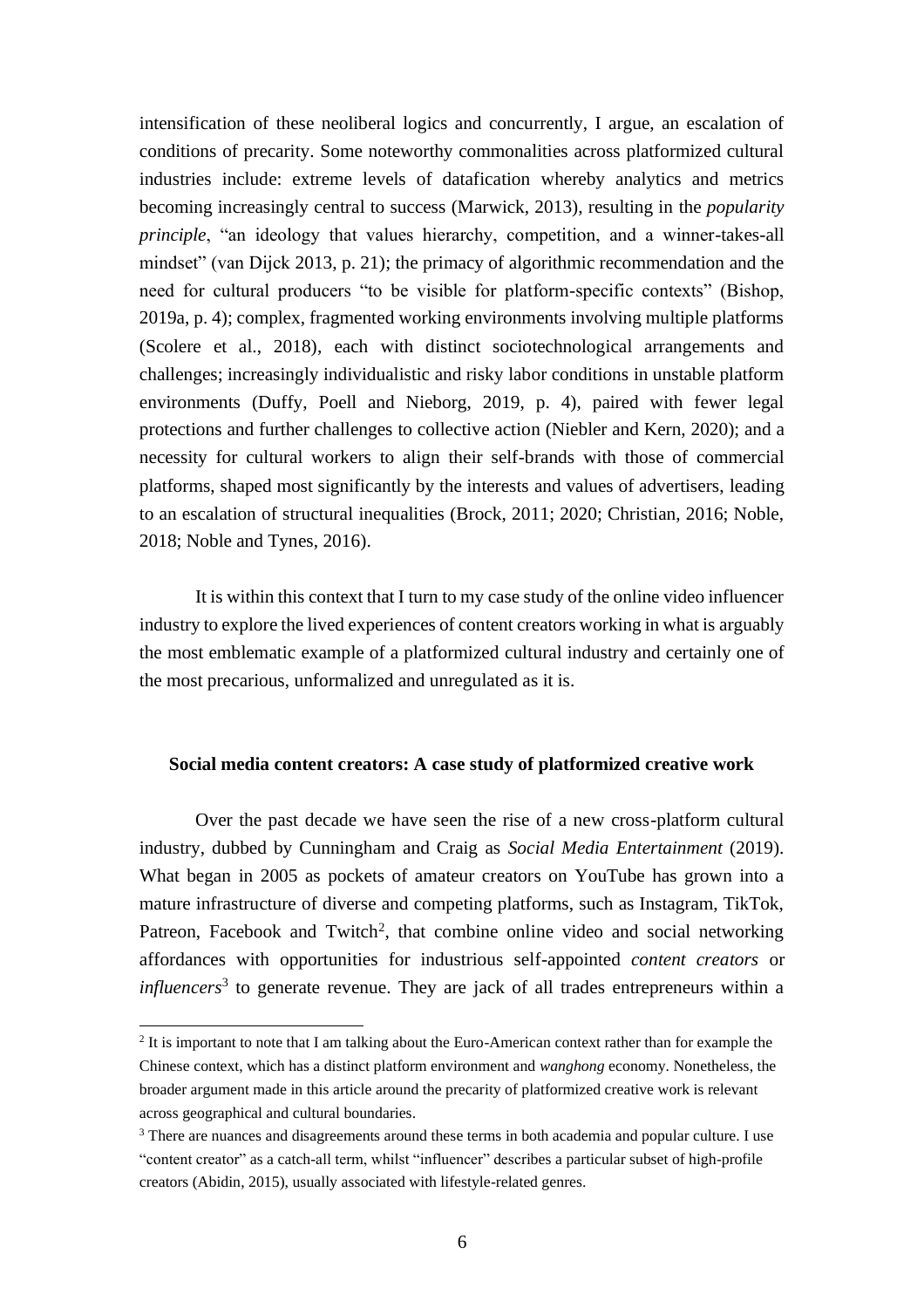highly competitive industry, simultaneously videographers, editors, photographers, onscreen talent, brand ambassadors, merchandise producers, marketers and PR reps, or at least they are until they get big enough to hire a team and delegate some of the labor.

The global influencer marketing industry has grown exponentially from \$1.7 billion in 2016 to \$6.6 billion in 2019, with an anticipated increase to \$9.7 billion in 2020 prior to the COVID-19 pandemic (Influencer Marketing Hub, 2020). As the second most popular website in the world, with 1.9 billion logged-in users each month, 500 hours of content uploaded every minute, and over 1 billion hours of content watched daily, YouTube holds an important position in the social media landscape, not only as a destination for viewer entertainment but also for freelancing creatives seeking to build careers as social media personalities (YouTube, 2019). According to Forbes, the top 10 highest-paid YouTube stars of 2019 earned an incredible combined \$162 million (Berg, 2019). The spectacular success stories that are so visible on platforms and in journalistic representations of influencers add to the allure and this new industry has had a particularly profound impact on the ambitions of young viewers; the *Drawing the Future* report based on a survey of over 20,000 British primary school children found that *social media and gaming* is the 4<sup>th</sup> most popular career aspiration amongst 7-11 year olds in the UK, and that "for more and more children and young people online celebrities and YouTube gaming vloggers have taken the place of TV and movie stars" (Chambers et al., 2018, p. 19).

Social media content creators are an important case study for understanding the lived experiences of platformized creative workers. Whilst most cultural industries existed prior to the Internet, the influencer industry is a rare example of one that grew out of it. It is an industry that is inextricable – socioculturally, economically and institutionally – from the multi-platform environment on which it is based. There is a pervasive myth extolled by industry insiders and in popular media representations, aligned with techno-utopian discourses, that social media content creation is *far more open and egalitarian* than more established cultural industries, such as film and television, publishing, theatre, design and fashion. Unconfronted with the usual gatekeepers on their way up the ladder determining their suitability for opportunities (line managers, commissioning editors, executive producers, directors, etc.), it is championed in the industry that *talent will meritocratically rise to the top.* Therefore, previously marginalized groups such as BIPOC, LGBTQ+, female, disabled, working class and others are given an equal platform to produce self-representations and earn money in ways not afforded in more traditional cultural industries. Additionally, it is claimed that social media content creators have unprecedented *freedoms* as creative workers; they can work when they want and however much they want, create whatever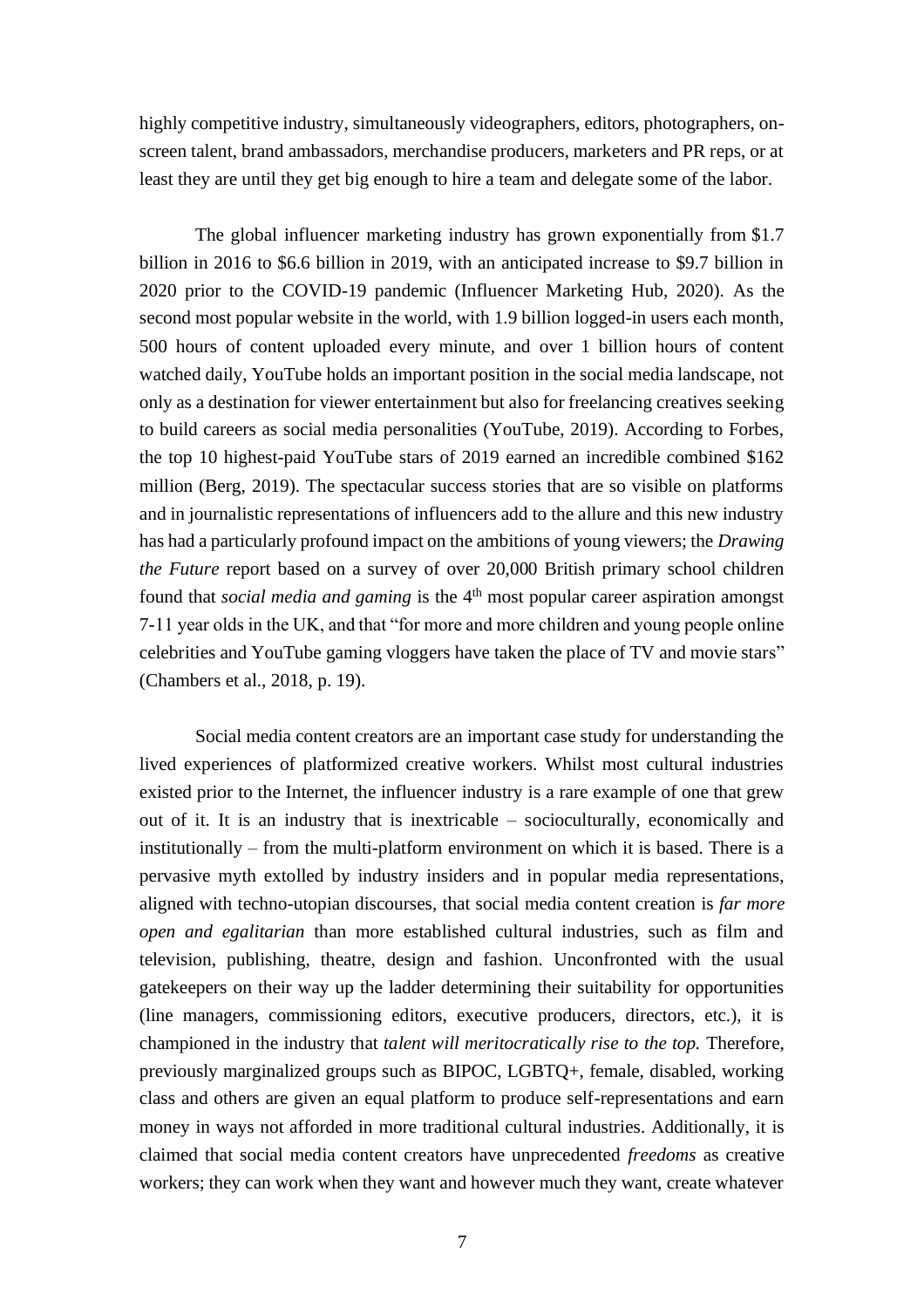they want, accept or reject brand deals and other income generating offers at will, and can reach giddy heights of fame, success and wealth, governed only by their ability to attract an audience. Armed with only gumption, a smartphone and an entrepreneurial spirit, *anyone can make it* as a social media content creator (Duffy, 2017), and they will have fun doing it. Like most cultural myths there are grains of truth in the above claims, but the more time I spent in the field talking to content creators the clearer it became that these depictions are fundamentally flawed. It is these divergences that I explore further in this article.

Despite the huge number of people trying to break into this industry, research into the experiences of small and aspiring entrepreneurial content creators is sparse. The emphasis in influencer research on successful full-time creators, as opposed to the vast majority who are struggling to gain traction and income, fails to reflect the profoundly precarious and uncertain nature of work that most content creators face. There is a deep inequality of viewership on YouTube, which intersects with issues of race, class, gender, ability and sexuality in complex ways (Bishop, 2018; 2019b; Glatt, in press; Glatt and Banet-Weiser, 2021), and highly visible creators make up a tiny minority of the whole, with 85% of all views goes to only 3% of channels (Bärtl, 2018, p. 16). As being a content creator has grown into a viable career for some, and an aspiration for many more, it has become pressing to understand the lived realities of those working in this industry from top to bottom, not only the privileged few who have "made it".

### **Methodology**

This research is ethnographically grounded. The data presented is part of an ongoing five-year multi-sited transatlantic London and LA-based research project (2017-2022), involving several complementary methodologies: 1) offline participant observation at key industry events (VidCon UK & USA, Summer in the City), as well as formal and informal content creator meet-ups and events, 2) online participant observation of content creator/influencer culture across a wide range of social media platforms (YouTube, TikTok, Twitch, Instagram, Facebook, Twitter, Snapchat, personal blogs, etc.), 3) In-depth semi-structured interviews with 30 London-based content creators and 1 social media marketing executive, 4) Autoethnographic research in the form of becoming a YouTube creator myself, with the aim of gaining first-hand experiential insights into the nature of content creator labor.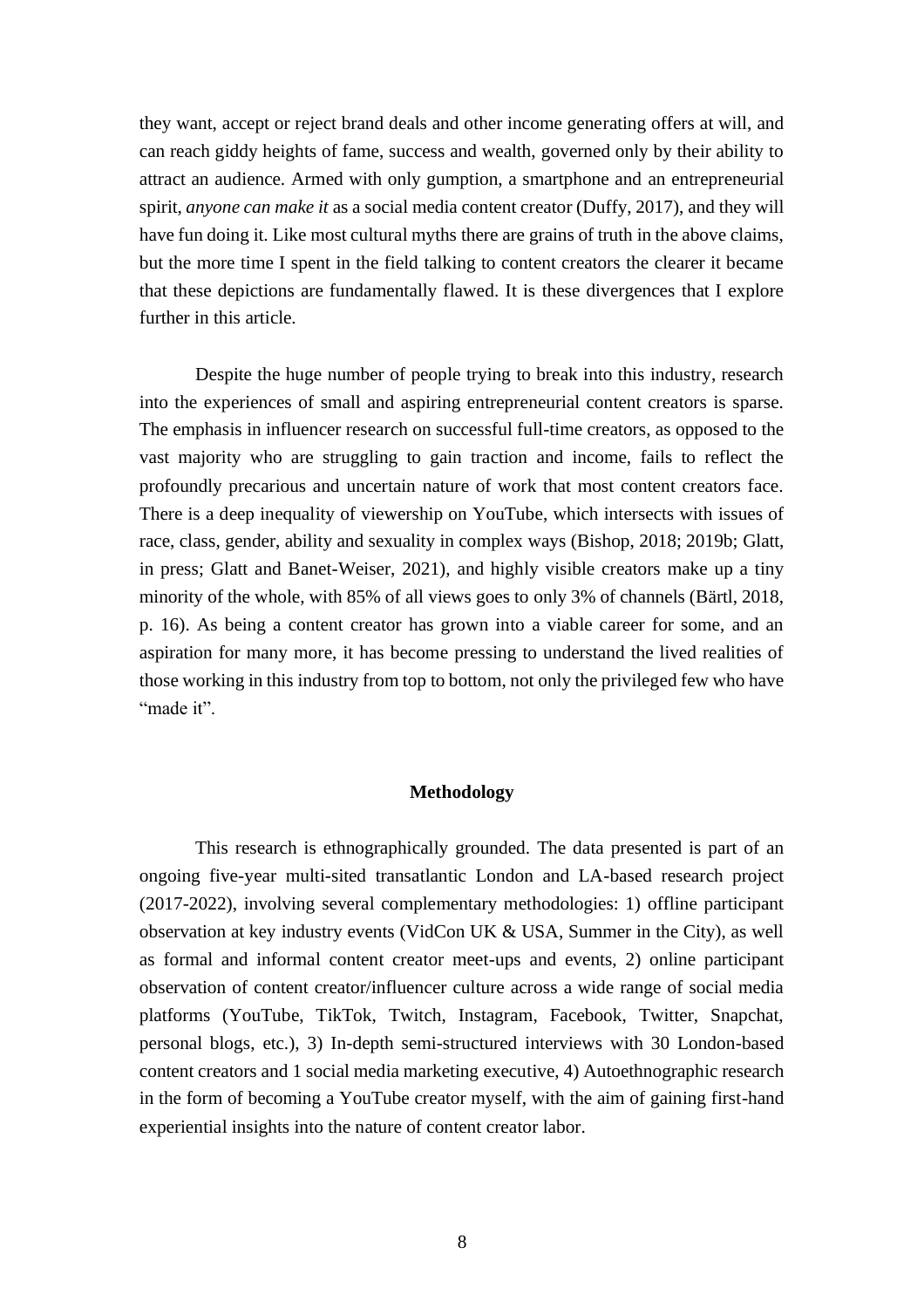My research has encompassed as full a spectrum of entrepreneurial creators as I could muster, from attending London Small YouTubers meetings, a community organization for small creators (<20,000 subscribers) carrying out seemingly endless free *aspirational labor*, diligently approaching social media content creation as an investment in a future self that will hopefully be able to "do what they love" for a living (Duffy, 2017, p. x), to "deep hanging out" (Geertz, 1998) in various green rooms, backstage spaces and highly secured hotel bars at major industry events, in which elite A-list influencers with multiple millions of fans mingle with one another and prominent industry professionals. It is important to highlight that this is primarily an ethnography of the London-based influencer industry, but I made the decision to attend VidCon US once a year for three consecutive years (2018-2020) for two main reasons. Firstly, a good number of UK-based content creators attend VidCon US and there is a strong overlap between these two *community-industries<sup>4</sup>* . Secondly, LA is the epicenter of the Euro-American online video industry and VidCon US is the world's largest online video convention (with 75,000 attendees in 2019), thus it offers a unique field site for understanding the highly formalized and commercialized end of the industry.

Gaining access to elite creators and exclusive events was challenging, as many other researchers of influencer cultures have found, so I think it worthwhile to share some insights. I attribute my success in this regard to four main factors. 1) maintaining a constant presence at events and gatherings over a number of years, 2) demonstrating my positionality as a long-term YouTube culture enthusiast and member of the viewer community, 3) expressing an understanding for the struggles of aspiring and professional creators and taking their labor seriously as such, 4) explicitly aligning myself with creators through my autoethnography, rather than with industry professionals or fans. In short, immersing myself fully in the anthropological sensibility of long-term fieldwork.

Informed by a feminist approach, I tried to make interviews friendly, informal and collaborative and to foster and sense of equality between researcher and participant. They took place wherever the interviewee decided they felt most comfortable, most commonly at cafes or pubs but also at their workplace, my university and over Skype when necessary. Interviews were structured loosely into six overarching themes but with a lot of freedom to diverge from these themes depending on the personal

<sup>4</sup> I adopt the term *community-industry* from O'Neill to describe the ambivalent persistence of the language of 'community' in a decidedly commercial-industrial context (2018, p. 3). In line with findings of previous cultural industries research, in the influencer industry the boundaries of work and play, of community and industry, are profoundly collapsed.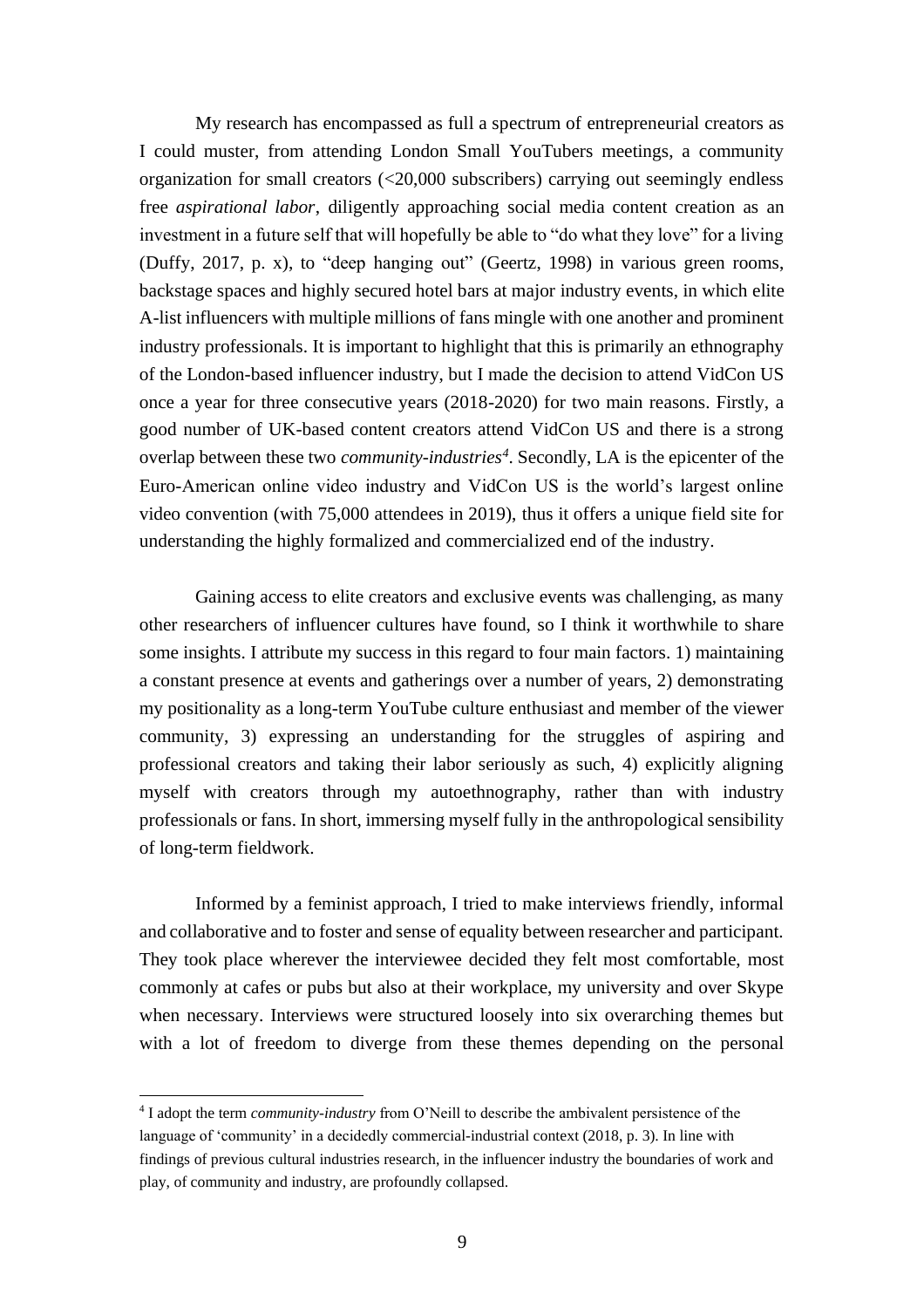experiences and interests of the interviewee: personal history, money and career, crossplatform cultures, technological concerns (metrics, analytics, algorithms etc.), audience relationships, and the future. I gave interviewees as much time as they wanted to speak, practicing attentiveness to their energy levels and enthusiasm, and accordingly interviews ranged between 1 and 3.5 hours. With the ambitious goal of gaining a holistic picture of the London content creator community-industry, interviewees represented a broad range of identity categories (in terms of gender, race, sexuality, class and ability), and worked across a wide variety of prominent and niche genres, including lifestyle, beauty, gaming, BookTube, educational (sex, science and ethnomusicology), video essayist (philosophy and cultural studies), animation, LGBTQ+ and feminism, political commentary, reviews (film and tech), travel, trending vlog challenges and tags, comedy, acting tutorials, and short scripted films. The smallest creator I interviewed had a single solitary subscriber (me!) and the largest had 2.2 million.

Following the characteristic design of ethnographic research, my analysis did not begin once fieldwork had ended, but rather the fieldwork itself was intimately intertwined with the practice of thematic analysis. Themes emerged out of the fieldwork and interview data and were adjusted and reformulated as the project progressed. Thus, data collection, organization and analysis were dialectically linked, each informing the other aspects in an ongoing process of refinement, observing the characteristic *funnel structure* of ethnographic research that becomes increasingly focused as a project goes on (Hammersley and Atkinson, 2007, p. 158-160). This research is informed by a grounded theory approach (Glaser and Strauss, 1967), meaning that I drew my conceptual framework and theoretical contributions from observations in the field (my data), rather than using "theory generated by logical deduction from *a priori* assumptions" (p. 30.) I am more interested in understanding patterns in the experiential testimonies of my participants than in formulating abstract grand theories about platformized industries or objective claims about how technologies work (see Bucher's 2017 work on *algorithmic imaginaries* for a similar sensibility).

Having laid out the theoretical and methodological context for this study, I now move into the three empirical analysis sections of this article, starting with the necessity for creators to diversify platforms and income streams.

## *"We're told not to put all our eggs in one basket": Diversifying platforms and income streams*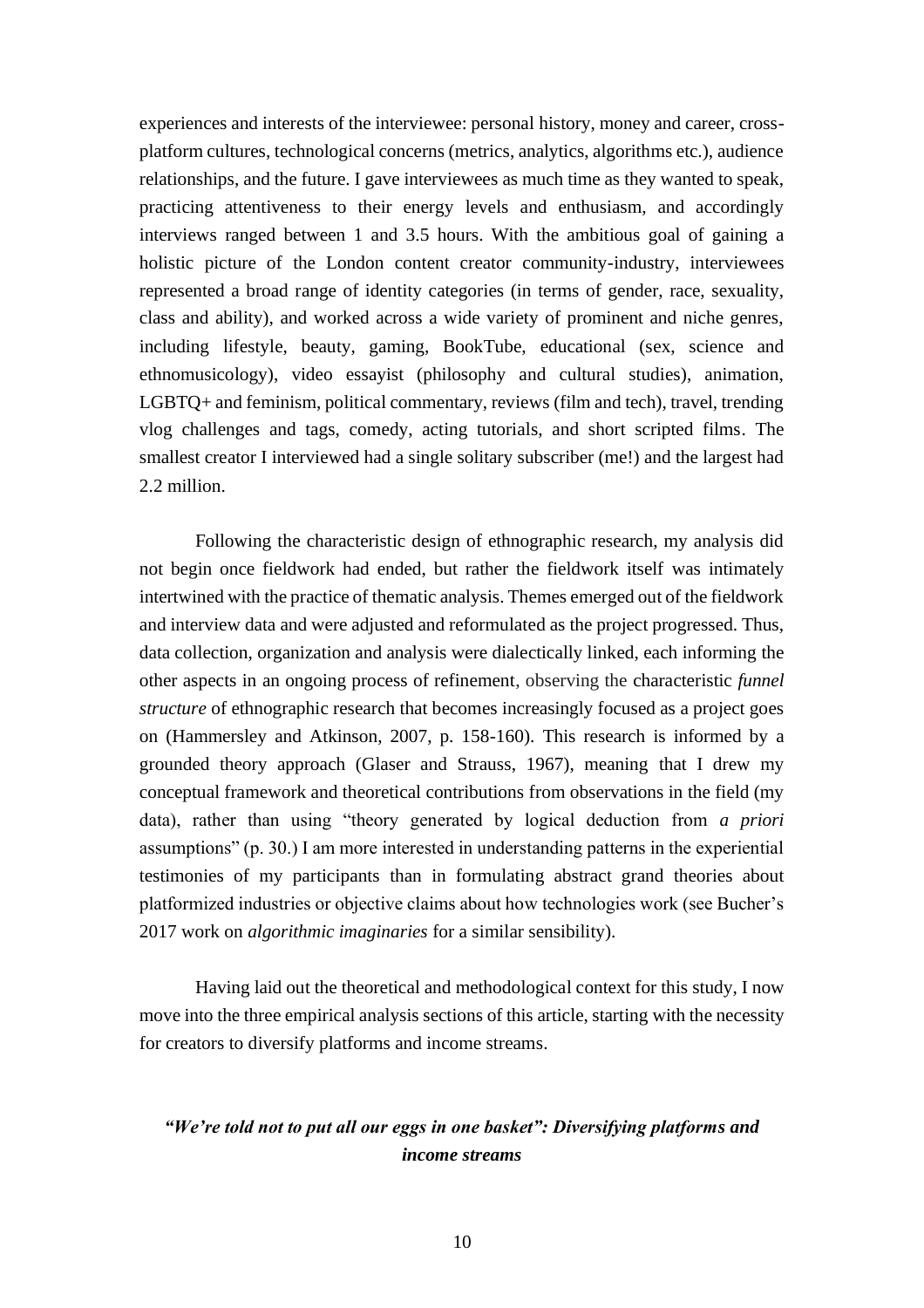I met 28-year-old Hannah Witton, who makes social media content about sex education and disability, for an interview in a café in North London. When I asked her the simple question "what platforms do you use for your work?" she told me:

"I use YouTube for my main videos, Instagram, Twitter, those are the main platforms. I used to have a Snapchat and Tumblr. Tumblr was the first to go because it wasn't making me any money. I loved it but I found that it wasn't a priority to keep up with it and one day I was just like why am I bothering? Basically, as soon as Instagram brought out Stories I tried doing both and then I was like no never mind, goodbye Snapchat! I have my own website, which I occasionally write blogs on. I do have a Facebook page mainly so I could make my Instagram account a business account because you have to connect it to your page. My podcast also has a Twitter and Instagram. I started using Facebook recently to create a community for my book the Hormone Diaries. I wanted to have a place where other people could post stuff and actually a Facebook group was the best option for that. I have a private Discord community for Patrons. What else do I use? I have a newsletter on MailChimp. And I have Patreon, does that count as a platform?" [Hannah Witton interview, June 2019]

As her comically lengthy but typical response exemplifies, the received wisdom in the online video industry is that content creators are required to diversify their labor and income streams across many platforms and projects if they hope to build sustainable audiences and careers; in essence they are spread-betting their labor in order to mitigate risk in a rapidly changing and unstable context. Entrepreneurial creators understand themselves as cross-platform, multi-media brands, simultaneously dependent on and independent from the platforms that they work across. In the run up to VidCon's first London event in February 2019, a message from General Manager Jim Louderback on their website read: "Uncovering the next big thing can propel your business forward, while spending too much time on a dying platform can slow your progress... The media world is changing rapidly; fortunes are being made and lost every month". This sort of alarmist-cum-opportunistic rhetoric abounds in the online video industry, leading to a relentless sense unease amongst content creators. They are constantly trying to figure out where best to spend their time and energy in an attempt to "keep up" (Gill and Pratt, 2008), creating what Scolere et al. have termed *platform-specific self-brands* (2018, p. 1), a form of self-branding "undertaken by individuals to garner attention, reputation, and potentially, profit" (Hearn, 2010, p. 427) that is based upon varied platform imaginaries (Bucher, 2017) and affordances.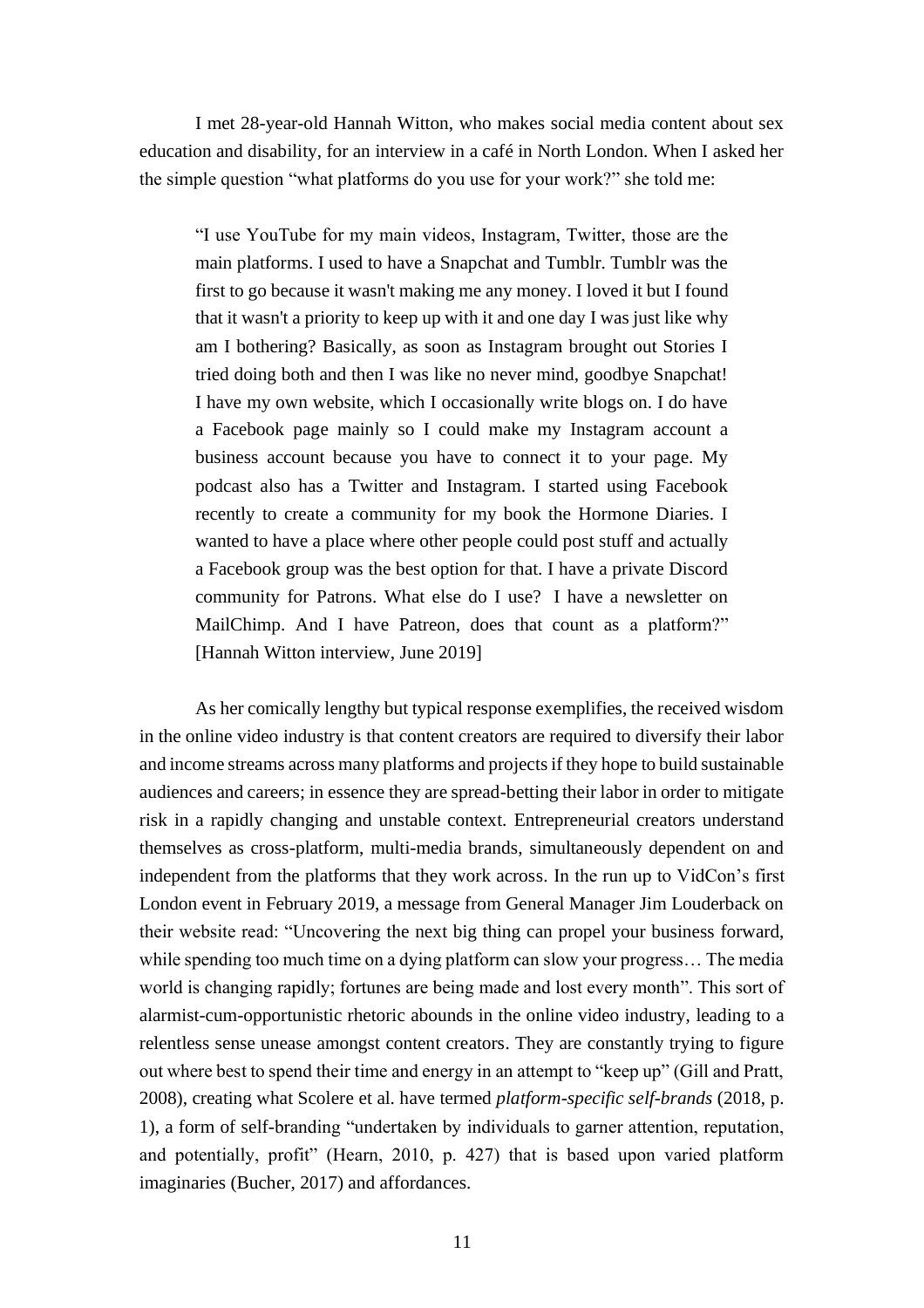During the *How to break out on TikTok* panel at VidCon UK 2019, one enthusiastic panelist exclaimed "Obviously we're all told not to put all our eggs in one basket in terms of platform, but I'm putting all my eggs into TikTok this year. If it fails it will be no eggs for me, but if it does pay off I'll be eating a huge omelet!" *Not putting all your eggs in one basket* has become a pervasive metaphor in the industry, with creators advised to avoid becoming too heavily dependent on any one platform or revenue stream in case it dries up. At a fundamental level, there is a deep-seated anxiety in the creator community that a platform that appears to be a pillar of the social media ecology can disappear overnight, as was the case when the extremely popular Vine closed down in October 2016. Many creators had built their whole careers on Vine and struggled to relocate their audiences and adapt their content to new platforms, halting their livelihoods in their tracks. As one creator put it to me bluntly at a London Small YouTubers meeting in January 2019, "You have to be across all platforms because what if one closes down? That's your job". This quote exemplifies the lack of accountability and responsibility that platforms show towards the creators that generate profit for them. Creators are merely *hosted* by platforms, and thus do not enjoy any of the labor rights of an employee. Incentivized by this platform uncertainty, many content creators have highly regimented cross-platform schedules for their content output. At a VidCon London 2019 panel, one TikTok star with 13 million+ followers said that she uploads to both Instagram and TikTok every day and to her YouTube channel once a week, always on the same day. These posts are supported by close scrutiny of her analytics, which she checks "10 times a day", altering her content according to her audience demographics and what is performing well that week.

As a veteran content creator of over ten years (full-time since 2015), 648k subscribers across her two YouTube channels, 199k followers on Instagram and 131k followers on Twitter, 616 monthly Patreon supporters (or patrons), an assistant, editor, manager and publisher, her own podcast *Doing It!,* two books under her belt and respect from her peers and other professionals (as of April 2020), Hannah Witton is by all accounts an exemplar of success in the online video industry. However, as Bishop observes, even highly successful creators "are not safe from algorithmically induced platform invisibility" (2018, p. 71). Like many of the creators I met during fieldwork, Hannah worried a great deal about her fluctuating visibility across platforms and the uncertain future stability of her income:

"I know that my YouTube channel isn't doing as well as it used to. It's still growing but the growth isn't as much as it was in 2016/2017. So I'm like OK I need a plan B, not to completely stop doing YouTube, but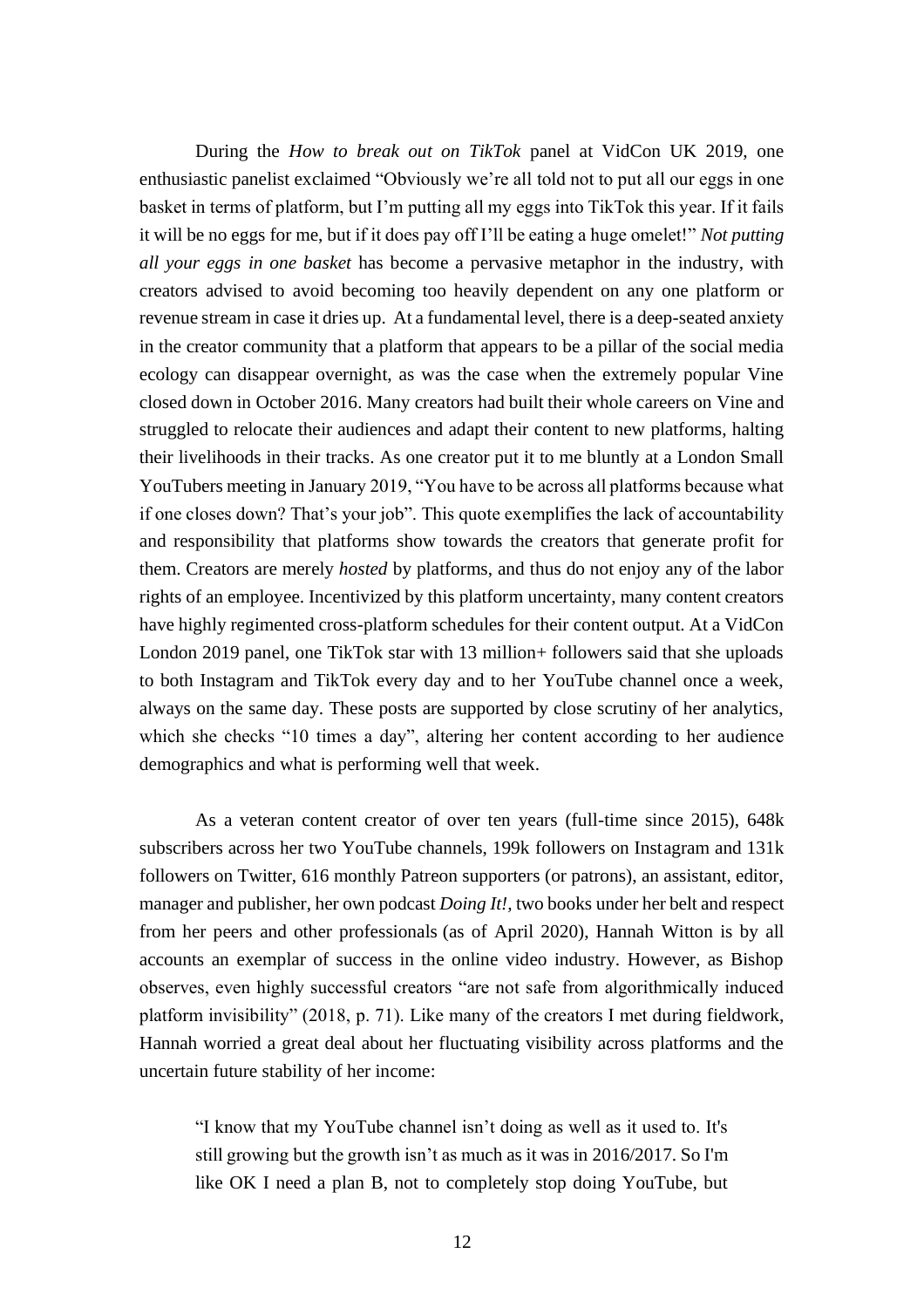some people just keep beating a dead horse and then they're like "Why isn't my channel doing so well?" and then they're like "Shit I've got no money, what am I going to do now?!" I don't want to be in that position. I want to be figuring it out. Maybe my channel does continue to grow and that's fine, but having all my eggs in one basket, I don't like that. It's precarious."

At the time of our interview, the majority of Hannah's income came from brand collaborations, as is the case for most professional content creators, with the remainder made up of a combination of AdSense revenue, affiliate links, Patreon, book sales and speaking gigs. Brands determine how much they will pay based on a creator's visibility metrics, which is why Hannah was worried about the slump in her YouTube growth. As Niebler and Kern put it, "the main precondition for a creator's success is their visibility on the platform – if creators are shown often on YouTube's recommendation sidebar, they can increase revenue chances, if they are shown less, they lose income" (2020, p. 3). She felt nervous about such a large proportion of her income being tied directly to something "as fickle as metric success" on a platform where creators often suddenly become *algorithmically challenged*, as she put it, if their content stops being recommended to viewers.

In order to gain some respite from the stresses of algorithmically-dependent income, Hannah's solution was to build up her community on the crowdfunding platform Patreon, because it "offers a form of income that isn't algorithm dependent, it is community dependent. Supporters can be more understanding if you want to upload less frequently or need to take a break". At face value, depending on a compassionate human community for income rather than an unforgiving algorithmic recommendation system seems to be an ideal solution. However, the crowdfunding model comes with its own unique set of challenges, such as the increased pressure on creators to perform the *relational labor* (Baym, 2018) required to nurture an invested audience-community, one that is willing to support them financially. Creators are encouraged to commodify their personalities, lives and tastes, cultivating *authentic* self-brands, appealing onscreen personas, and intimacy with audiences, marking a profound collapse of the boundaries between work and play (Abidin, 2015; Bishop, 2018; Cunningham and Craig, 2017; Duffy, 2017; Glatt, 2017). Fostering these parasocial audience relationships can take its toll; creators variously told me that it made them feel exposed, exploitative, and answerable to entitled audiences who felt that they deserved to have a say in the creators' life choices.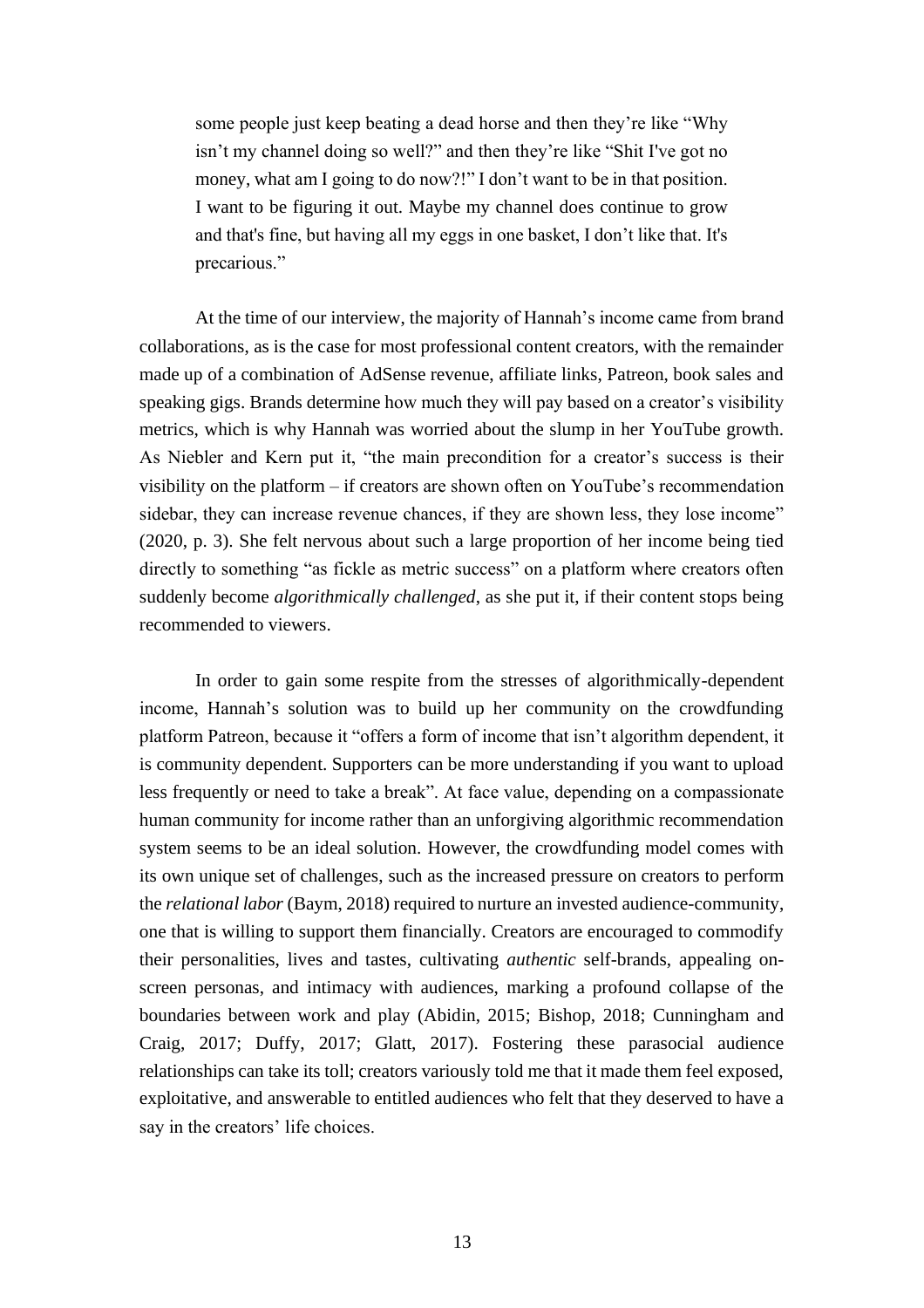Back in 2002, writing about the acceleration in the nature and pace of work in the UK culture industries, McRobbie argued that those working in the cultural sector had to "find new ways of 'working' the new cultural economy, which increasingly means holding down three or even four 'projects' at once" (2002, p. 519). Doing three or four projects at once seems relatively modest when compared to the current average workload of an online content creator, for whom a carefully curated combination of AdSense revenue, brand collaborations, merchandise and books sales, live shows, speaking appearances and crowdfunding, supported by visibility and popularity across a wide range of unpredictable platforms, are all seen as part of a well-rounded career.

### *"YouTube doesn't care about small creators": (In)visibility and hierarchy in online video*

*It's coming towards the end of SitC 2019 at ExCel London, the UK's biggest community-oriented online video conference. I file into a room along with an excitable crowd for the popular 'Smaller Creators' panel, a yearly highlight of the conference for many attendees. The audience is loud and jovial, and I recognize many of them from London Small YouTubers meetings and other events. To begin, the moderator asks the panel a provocative question: "As a small creator who is being screwed over by YouTube, how can you get the company to listen to your concerns?" He is referring to the ongoing issues that small creators are facing with visibility and monetization on the platform, and the lack of pathways to communicate grievances directly with YouTube. One panelist responds contemptuously, "YouTube doesn't care about small creators". This is met with a knowing and appreciative cheer from the audience. He continues, "They can't handle the amount of content being uploaded and so they've closed off the gates for small creators. No one small is getting recommended by The Algorithm. The only way to grow is to be pulled up by bigger creators." (Fieldnotes from Summer in the City, August 2019)*

Fighting for success on overcrowded platforms, small and marginalized creators are subject to *algorithmic discrimination*, which I define as a process whereby certain content, identities and positionalities within the platform economy are deprioritized from recommendation, in an industry where visibility is key to success. In an industry organized by algorithmic visibility, every challenge that full-time professional content creators face is exponentially exacerbated in the lives of small creators. As the above fieldnotes describe, YouTube's infamous algorithmic recommendation system – AKA "The Algorithm", an anthropomorphized omnipotent and pernicious character in the imaginaries of content creators – is heavily stacked towards promoting content from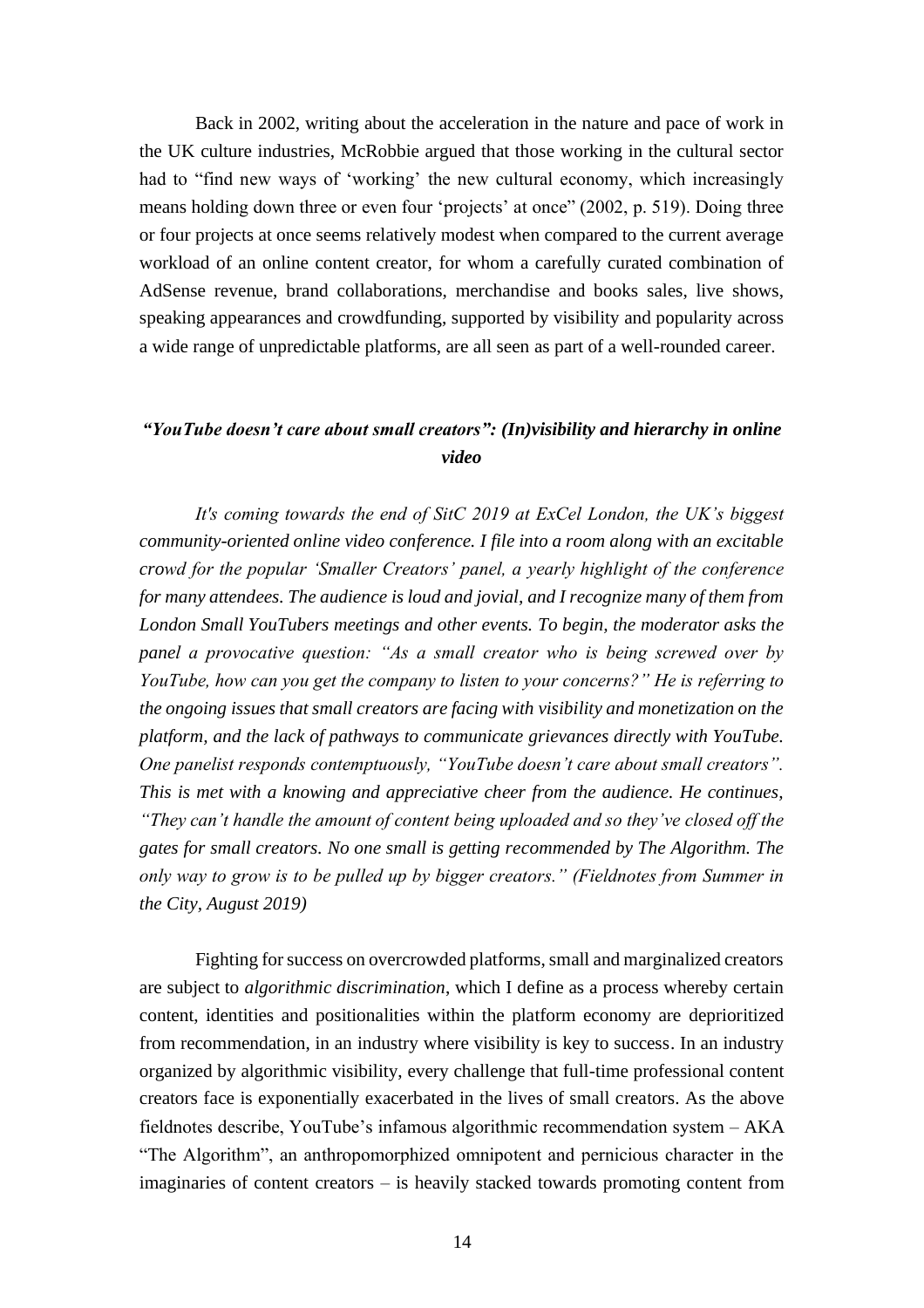already-popular creators. Data shows that channels at the top end of the platform are growing at a disproportionate rate. In 2019, the number of YouTube channels with more than 1 million subscribers grew by 65% (to 16,000) and channels featuring between 10- 100 thousand subscribers grew by 70% (to 950,000), whilst small channels with 100- 1000 subscribers stayed the same, at a whopping 13 million (Funk, 2020). In other words, it became harder algorithmically to pass the crucial 1000 subscriber milestone, the minimum requirement to join YouTube Partner Programme and start earning AdSense revenue on videos, along with 4000 hours of watch time in the past 12 months.

Because of this, small creators are especially pressured to employ sophisticated techniques in order to grow their visibility within constantly changing algorithmic contexts, such as strategically timing posts to coincide with spikes in platform usage (Duffy, 2017, p. x), using eye-catching titles and thumbnails, producing exciting modifications of existing popular video trends/genres, finding a narrow content niche favored by The Algorithm, utilizing effective metadata keywords for video SEO, promoting their content across platforms and focusing their energies on less competitive platforms, and filming "collabs" with other content creators. Most importantly, it is common knowledge in the industry that The Algorithm preferences YouTube channels with regular uploads; posting at least one video a week is seen as the bare minimum requirement to gain any traction. The pressures of The Algorithm have come to a head in the past couple of years, with *burnout* being one of the most discussed issues in the YouTube creator community and broader influencer industry (Stokel-Walker, 2018). During my fieldwork I witnessed a proliferation of burnout related panels at industry events, such as Beating *the grind without losing your mind* (VidCon USA 2019), in which creators talked about the never-ending churn of content production and the toll it was taking on their creativity and mental health.

This slow and painful uphill battle for small creators means that most are excluded from monetizing opportunities such as AdSense revenue, brand collaborations and crowdfunding for a protracted period of time, if indeed they ever make it to that point. I spoke to many smaller creators in full-time employment who diligently spent all of their evenings and weekends producing and promoting their social media content in the hopes that one day they would be able to quit their day jobs and make the transition to professional content creation. Some had been performing this *aspirational labor* (Duffy, 2017) for many years, waiting for their big break with little success, competing on platforms with full-time independent creators and production companies, who have teams of people working for them and the time and resources to pump out the much higher quantity and quality of content required for algorithmic visibility. This is a compounding factor as to why traditional inequalities across intersections of race,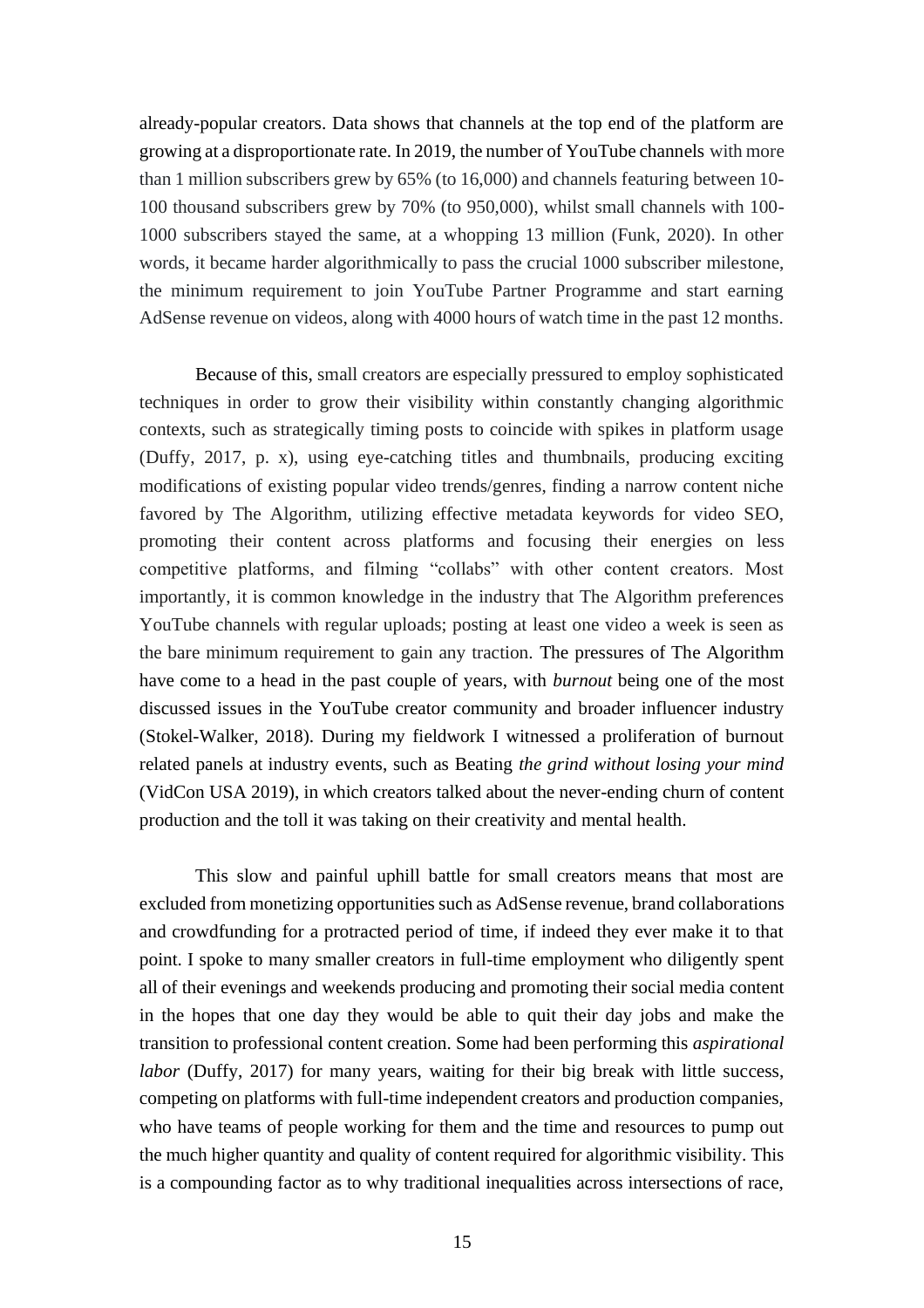class and gender persist, and indeed why the barriers to entry remain "staggeringly high" in social media work (p. 223). As is the case in other tech and cultural industries, the social media producers most likely to rise to the top hail from the privilege: they tend to be white, educated, and possess family connections and financial support.

### *The metrification of self-worth*

*I noticed throughout the weekend at VidCon US, the world's largest online video convention, that the more successful creators tended to close ranks in the company of new and unknown people. Whilst an awareness of clout is undoubtedly true in all cultural industries, it is especially tangible in social media, where popularity metrics are an absolutely integral and public aspect of content creators' success. The pervasive discourse, at times veiled and at times explicit, is that popularity, fame and visibility are valued above other concerns. Or put another way, that these aims have become an end in themselves, to the point where "visibility is all there is" (Banet-Weiser, 2018, p. 18). All of this made for an uncomfortable social situation at the convention. I felt as though there was an unyielding layer of quantified hierarchy enveloping the event, exacerbated by the division of physical space in terms of badge color (from community, creator and industry, through to featured creator and the highly coveted full access pass); an awareness of the subscriber and view counts of creators, and the influence of industry professionals, permeated every interaction. (Fieldnotes from VidCon USA, June 2018)*

The above fieldnotes were written during my first trip to California for the annual VidCon US conference, eight months into fieldwork. It was a thoroughly disheartening experience, fraught with access issues, loneliness and a general feeling of pessimism over the current state of online video and YouTube in particular as a platform that I had held close to my heart since 2006, when I first became immersed the world of its communities of hobbyist content creators. The extreme levels of hierarchy and division, marked by the flocking of industry and fan attention to the most famous and elite creators, left me with a lasting appreciation for the struggles of small and unknown creators currently trying to break into this intensely competitive industry. This fieldwork trip was the first time that it became blindingly clear to me quite how far the industry has come from its amateur early days, before the career aspiration of *influencer* even existed, and The Algorithm, AdSense and brand deals were unheard of.

In an industry where "to be visible... is to be rendered valuable" (Duffy and Hund, 2019, p. 4996), content creators are engaged in a process of "self-knowledge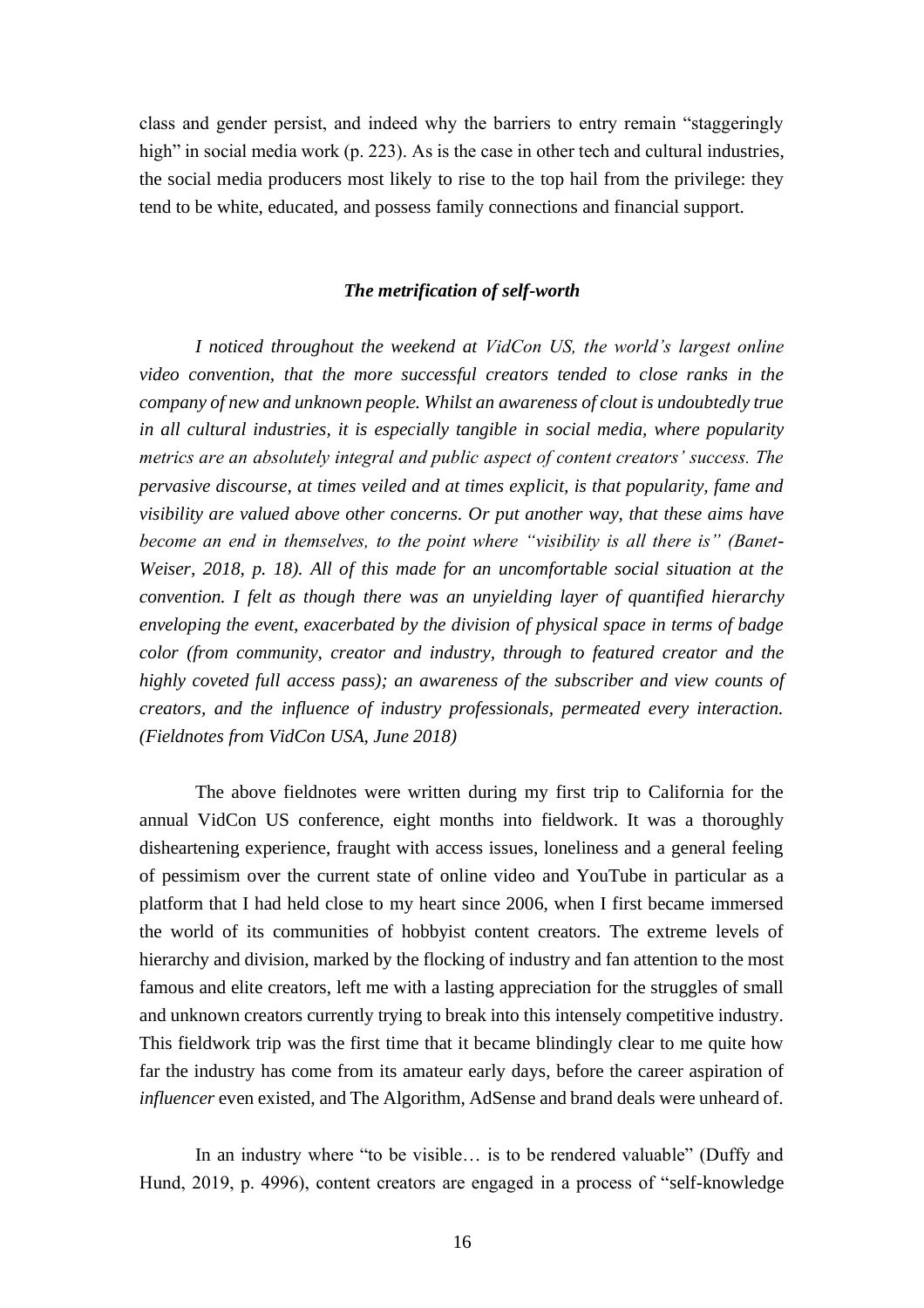through numbers" (Lupton, 2016, p. 3), involving acute self-scrutiny according to the barrage of audience analytics and popularity metrics available to them. Many interviewees reflected that their mood and sense of self-worth is heavily impacted by their metric success. For example Steve, who makes review videos about offbeat animations, told me the following:

"You'll see your videos are dwindling on YouTube Studio with big red numbers, and it's like "Viewership is down! Watch time is down! You're doing terrible! Got to get those numbers up!" I hate looking at YouTube because of it… Like here's the amount of views you had in the last 48 hours, here's the amount of views you had in the last hour or so. Even if you make a viral video, like one of my videos got a million views, and I was like great! But then every video after that was doing worse than the last one and YouTube Studio was like "Ooh your viewership is dropping". It really does make me depressed seeing numbers constantly*."* [Steve Simpson interview, August 2019]

As this quote reflects, even the experience of having a viral video, seen by many as the epitome of success, is a hollow victory marred by the subsequent dwindling of viewership. As creator Ahsante commented on one of my autoethnographic vlogs (Glatt, 2018), in which I described feeling down about the fact that hardly anyone was watching my YouTube videos, "That 'nobody's watching' feeling doesn't go away even when you gain more subs - your benchmark for how many views a video 'should' get only increases (and I've heard it from creators much larger than myself as well)." The inseparability of quantification, creativity and success marks a move ever further away from "conceptions of culture that are not in some way subordinate to economic considerations", which Schlesinger argued about the broader creative economy (2016, p. 1). The quest for visibility is never fulfilled, the promise of having "made it" always deferred, with the only satisfactory option being a constant state of growth.

### **Discussion: Unimaginable futures and the failures of meritocracy**

In this article I have put forth an argument that the *platformized creative worker* marks an intensification of the neoliberal worker subject as theorized in more traditional cultural industries, and concurrently an escalation of conditions of precarity. Throughout my research I have found that the working lives of the majority of content creators are fraught with stress, uncertainty and burnout. As one former full-time creator with 3 million+ subscribers put it succinctly at a VidCon London 2019: "I don't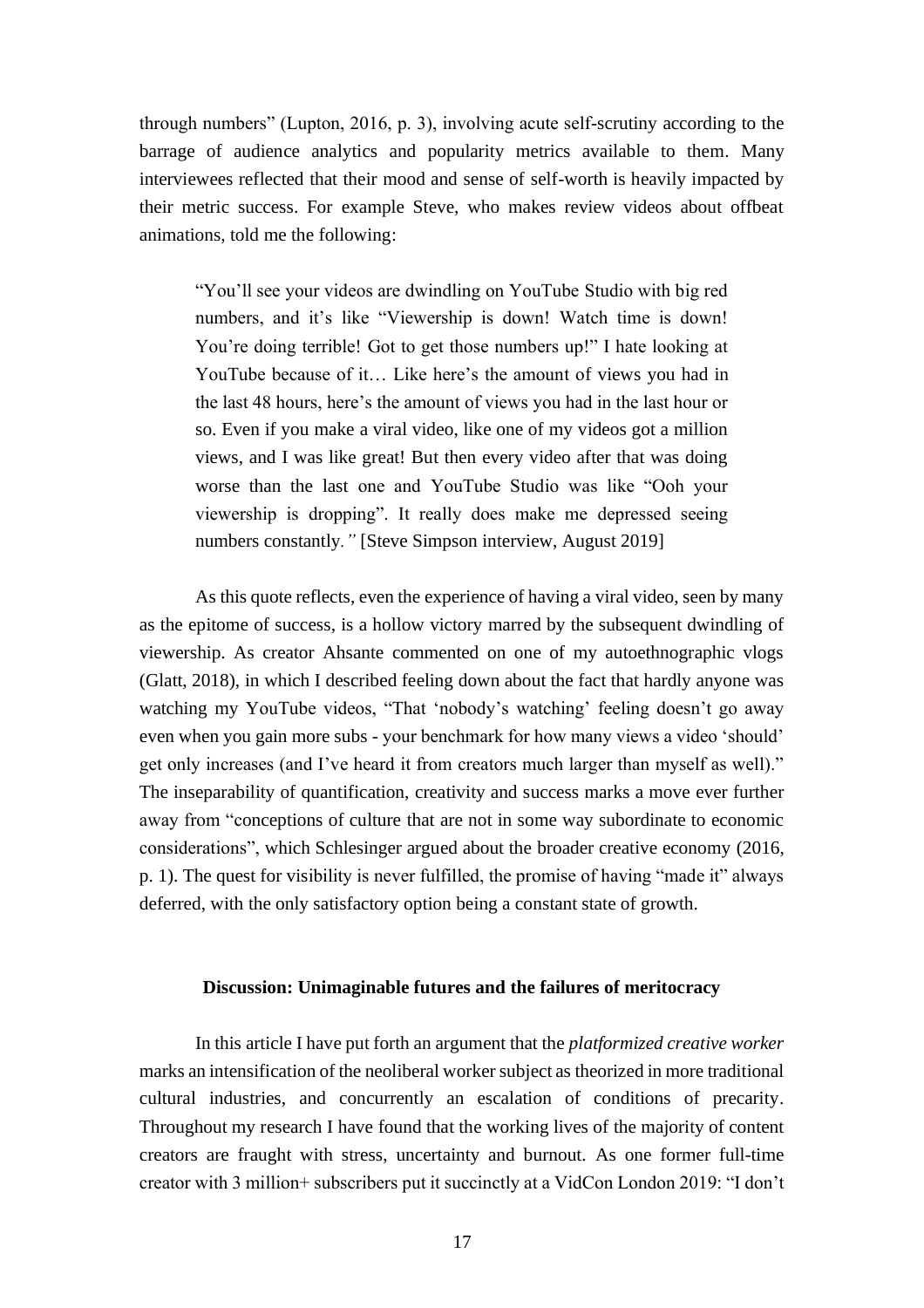make online content full-time anymore because I didn't make enough money, it was too stressful, and it killed my creativity". This is a fast paced, unstable and constantly changing industry, which gives rise to a profound "inability of workers to imagine… their futures" (Gill, 2010, p. 253). The responsibility for managing precarity sits squarely on the shoulders of individual creators, who are tasked with keeping up with a frenetic pace of content output and spreading their labor across many platforms in order to mitigate the risk of failure.

Contrary to the highly celebratory myths of openness and egalitarianism I introduced earlier in this article, in this advertising-driven industry we see the closing down rather than opening up of social mobility. It is presumed that "talent" will meritocratically shine through and rise to the top but, as Littler argues, "unrealised talent is… both the necessary and structural condition of its existence" (2013, p. 54). This is a competitive, linear, and hierarchical system, in which certain identities, expressions and types of content are propelled into the spotlight whilst others are cast into the shadows of obscurity, mapping onto well-worn inequalities of race, class, gender and sexuality (Bishop, 2018; 2019b; Duffy, 2017; Duguay, 2019; Glatt and Banet-Weiser, 2021; Sobande, 2017). Creators who are the most profitable to platforms become the most visible, those who do not disrupt the neoliberal status quo: white, male, middle class, heteronormative, brand-friendly. Content creators who do not fit these narrow demographics face increased precarity, with multiple obstacles to success spanning across the sociocultural, technological and commercial realms of their work, supporting André Brock's claim that "the Western Internet, as a social structure, represents and maintains White, masculine, bourgeois, heterosexual and Christian culture through its content" (2011, p. 1088).

### **Conclusions: Possibilities for collective action and regulation**

I have presented a fairly doom and gloom picture of the working conditions of content creators in the nascent influencer industry, but what can be done to improve their situation? With contracts and brand rates kept as closely guarded secrets and a widespread celebration of the *entrepreneurial self-starter*, this industry appears to be the logical conclusion of McRobbie's "labor reform by stealth" (2016, p. 59), without a sense of civic consciousness or collectivism. But there are rumblings that things may be changing, with a number of grass-roots organizations rising to the challenge of advocating on behalf of and formalizing labor conditions for content creators.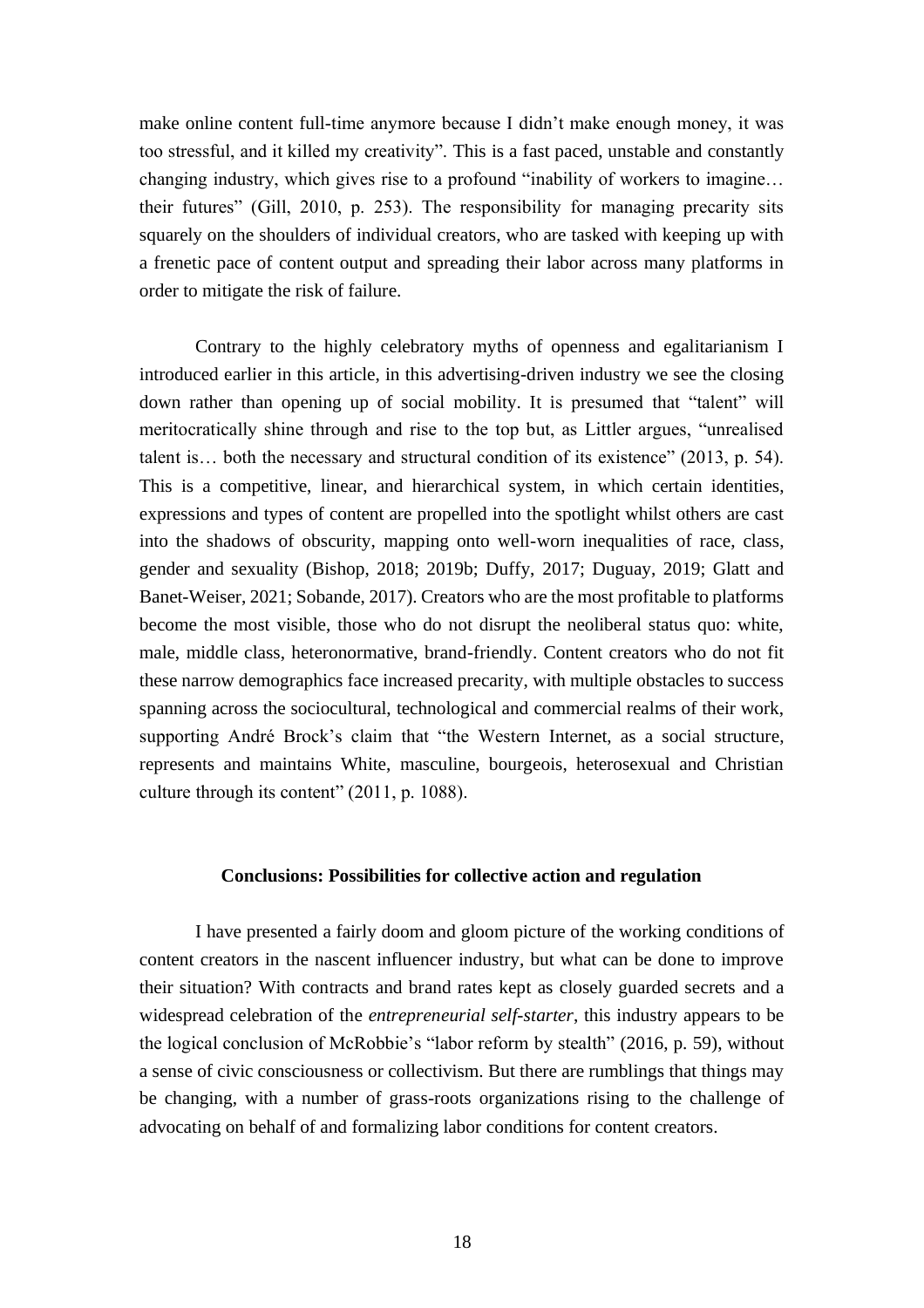In 2019, the YouTubers Union in Germany joined forces with IG Metall, Europe's largest industrial union, to launch the FairTube campaign to improve communication, fairness and transparency for creators, an organization that I acted as a consultant for. More recently in June 2020, The Creator Union was launched in the UK and the American Influencer Council in the USA. Perhaps the most successful attempt so far has been the Internet Creators Guild (ICG), founded in 2016 by online royalty Hank Green, who also founded VidCon. With a number of high-profile content creators and industry professionals on its board, the ICG crucially had the ear of YouTube. As their Executive Director Anthony D'Angelo told me in an interview in June 2018, the guild would host creator roundtables at the YouTube Space in LA, where they would take a dozen or so creators to "speak their minds" with the platform.

Nonetheless, the ICG closed down in 2019 due to a number of issues, including an unsustainable financial model and a lack of support from elite full-time creators with "little incentive to collectively look after the little guys" (Stokel-Walker, 2019). In this industry, the withdrawal of labor is also an ineffective bargaining tool, with so many others waiting in the wings to fill the gaps, and platforms are resistant to efforts to organize creator labor. Despite the backing of IG Metall, YouTube still does not recognize the YouTubers Union. Quoted in The Guardian, founder Jörg Sprave explained that employment law needs to change to recognize the new category of workers who earn income from, but are not employed by, these tech giant platforms, citing California's Assembly bill 5 (AB5) as an example, which extended employee status to gig workers such as Uber drivers in 2019 (Tait, 2020). However, Niebler and Kern explain that the combination of *organizational*, *technological* and *geographical*  fragmentations makes it particularly complex for collective action or regulation to occur effectively amongst platformized creative workers (2020, p. 5). The difficulties are clear in an industry with millions of creators working in fragmented multi-platform environments across geographically dispersed countries, each with its own legal framework.

It is clear that there is a long way to go in terms of reducing the precarity of platformized creative workers, but I share O'Meara's optimistic outlook that in this industry those who "prioritize fellowship with other similarly positioned workers over competitive individualism are heartening and worth continued attention" (2019, p. 9). It is indeed heartening that these sorts of collective organization seem to be picking up momentum, even if platforms such as YouTube do not recognize them fully yet. As interest in conversations around the regulation of tech giants increases, it seems inevitable that sooner or later the question of labor rights for this new category of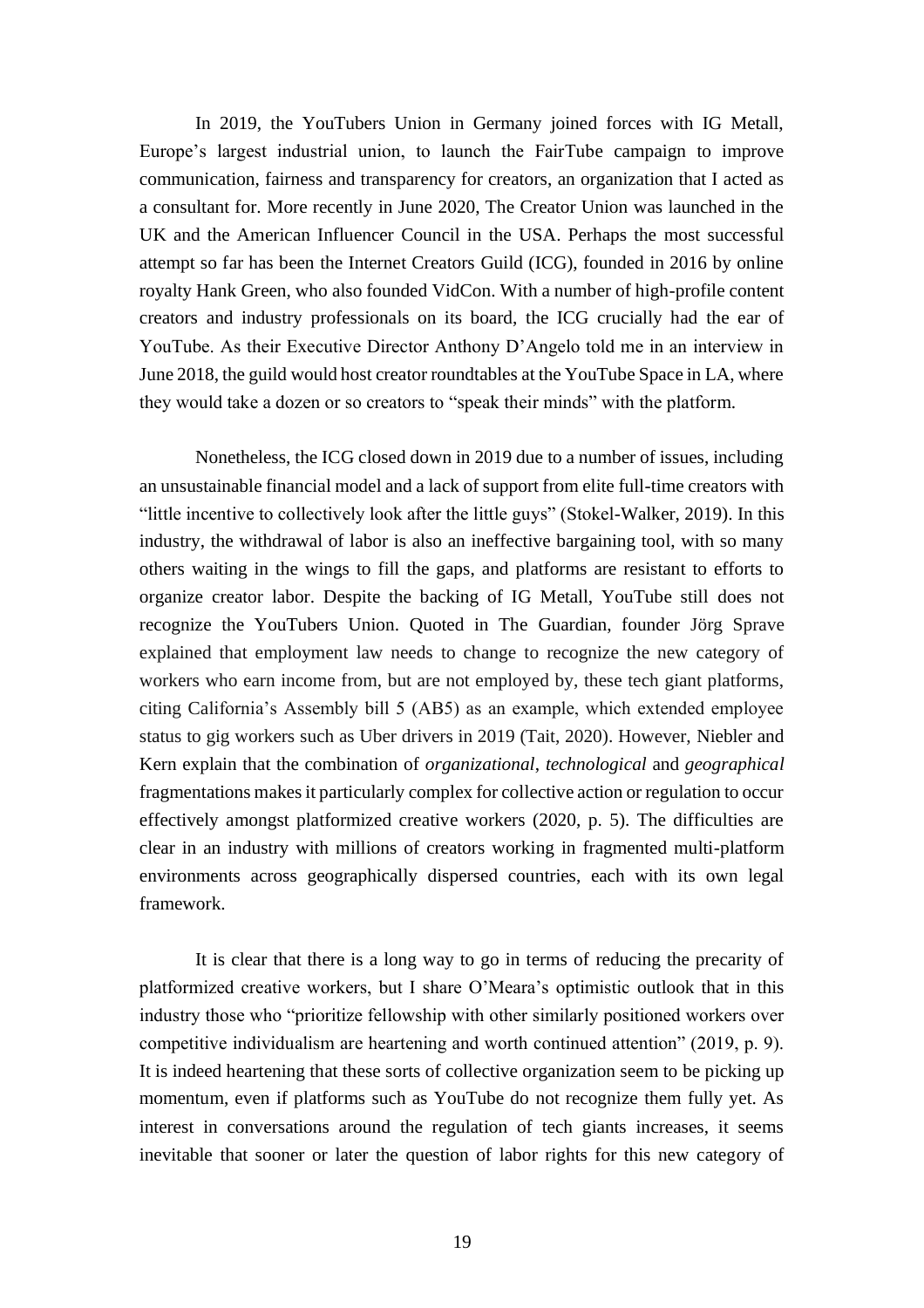platformized creative workers will be addressed on a more serious institutional and legal level.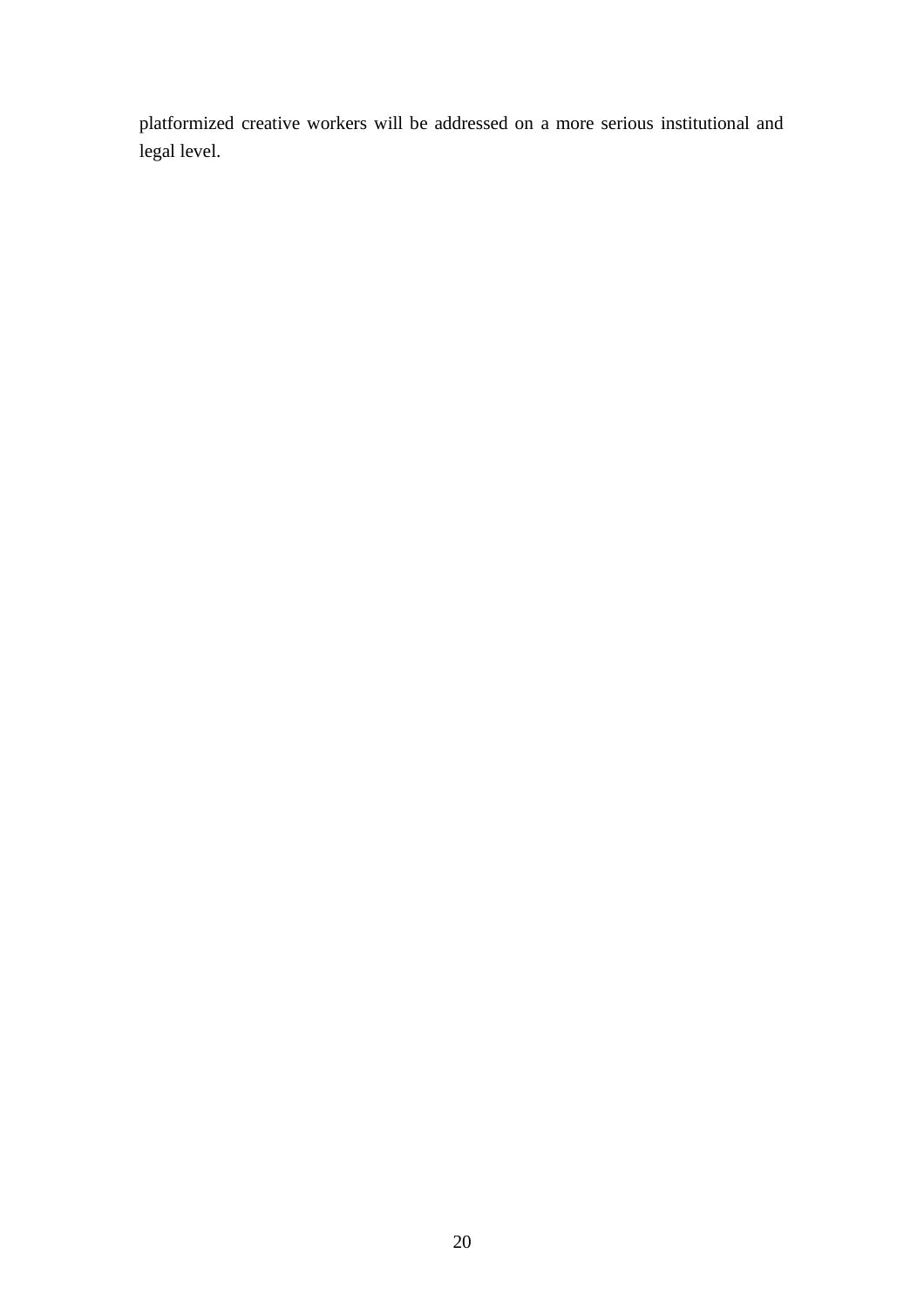### **References**

- Abidin, C. (2015). Communicative <3 intimacies: Influencers and perceived interconnectedness. *Ada: A Journal of Gender, New Media, & Technology, 8*.
- Banet-Weiser, S. (2018). *Empowered: Popular feminism and popular misogyny.*  Durham, NC: Duke University Press.
- Banks, M. (2007). *The politics of cultural work*. Basingstoke, UK: Palgrave Macmillan.
- Bärtl, M. (2018). YouTube channels, uploads and views: A statistical analysis of the past 10 years. *Convergence: The International Journal of Research into New Media Technologies*, *24*(1), 16-32.
- Baym, N. K. (2018). *Playing to the crowd: Musicians, audiences, and the intimate work of connection*. New York, NY: NYU Press.
- Berg, M. (2019, December 18). The highest-paid YouTube stars of 2019: The kids are killing it. *Forbes*. Retrieved from [https://www.forbes.com/sites/maddieberg/2019/12/18/the-highest-paid](https://www.forbes.com/sites/maddieberg/2019/12/18/the-highest-paid-youtube-stars-of-2019-the-kids-are-killing-it/#c8899fd38cd4)[youtube-stars-of-2019-the-kids-are-killing-it/#c8899fd38cd4](https://www.forbes.com/sites/maddieberg/2019/12/18/the-highest-paid-youtube-stars-of-2019-the-kids-are-killing-it/#c8899fd38cd4)

Bishop, S. (2018). Anxiety, panic and self-optimization: Inequalities and the YouTube Algorithm. *Convergence, 24,* 69-84.

- \_\_\_\_\_\_(2019a). Managing visibility on YouTube through algorithmic gossip. *New Media &Society [online first],* 1-18.
- \_\_\_\_\_\_(2019b, August 12). Why the 'ideal' influencer looks like…that. *PAPER*. Retrieved from [https://www.papermag.com/top-beauty-influencers-](https://www.papermag.com/top-beauty-influencers-2639784604.html)[2639784604.html](https://www.papermag.com/top-beauty-influencers-2639784604.html)
- Bonini, T., & Gandini, A. (2019). "First week is editorial, second week is algorithmic": Platform gatekeepers and the platformization of music curation. *Social Media + Society. 5*(4).
- Brock, A. (2011). Beyond the pale: The Blackbird Web browser's critical reception. *New Media and Society, 13*(7), 1085-1103.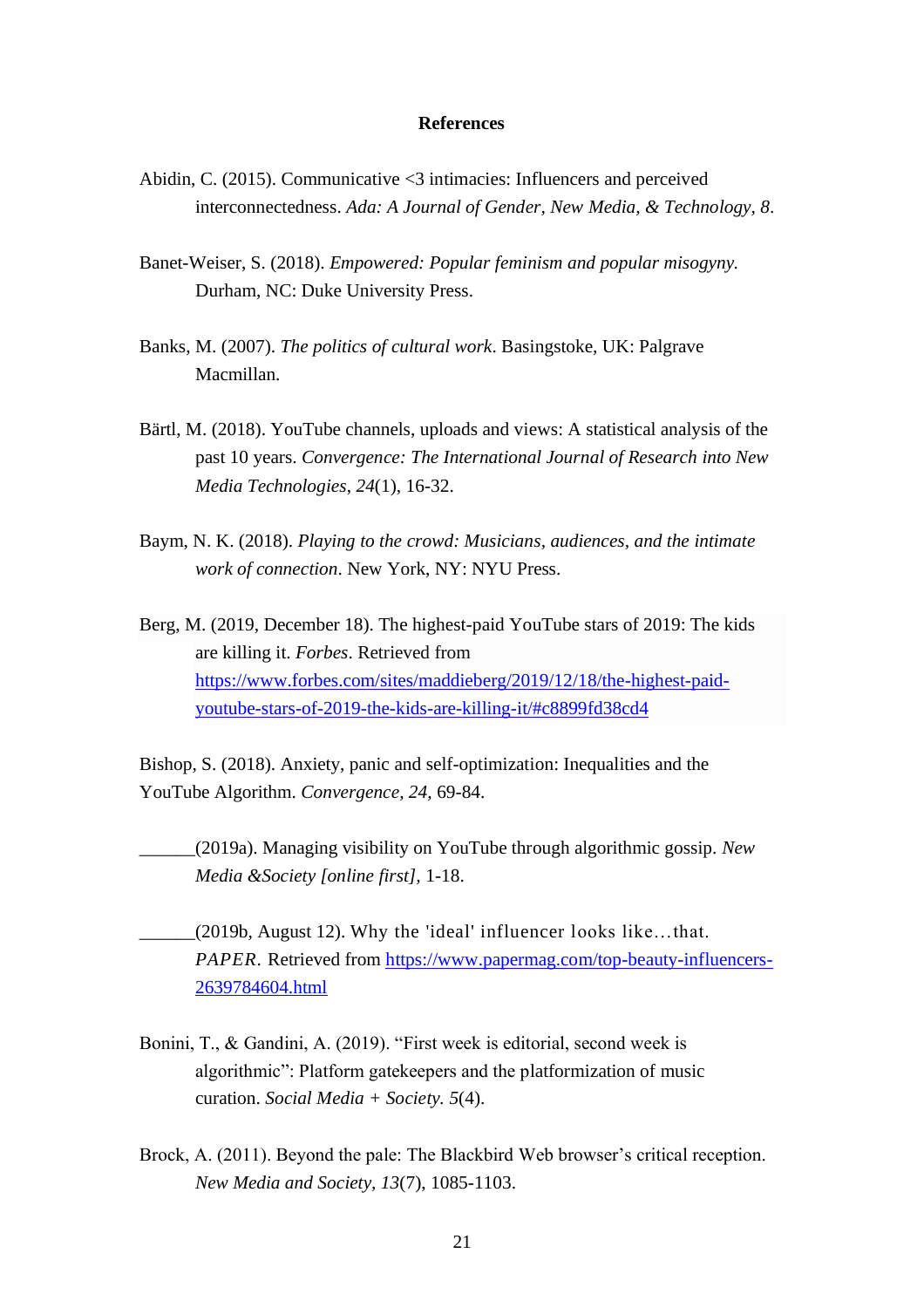- \_\_\_\_\_\_(2020). Distributed Blackness: African American cybercultures. New York, USA: NYU Press.
- Bucher, T. (2017). The algorithmic imaginary: Exploring the ordinary affects of Facebook algorithms. *Information, Communication & Society, 20*, 30-44.
- Chambers, N. et al. (2018). *Drawing the Future Report*. London, UK: Education and Employers. Retrieved from [https://www.educationandemployers.org/wp](https://www.educationandemployers.org/wp-content/uploads/2018/01/DrawingTheFuture.pdf)[content/uploads/2018/01/DrawingTheFuture.pdf](https://www.educationandemployers.org/wp-content/uploads/2018/01/DrawingTheFuture.pdf)
- Christian, A. J. (2016) 'Video stars: Marketing queer performance in networked television' in Noble and Tynes (Eds.) *The intersectional Internet: Race, sex, class and culture online*. New York, USA: Peter Lang Publishing. pp. 95-113.
- Christin, A. (2020). *Metrics at work: Journalism and the contested meaning of algorithms*. Princeton, NJ: Princeton University Press.
- Cunningham, S. & Craig, D. (2017). Being 'really real' on YouTube: Authenticity, community and brand culture in social media entertainment. *Media International Australia, 164*(1), 71-81.
- \_\_\_\_\_\_(2019) *Social media entertainment: The new intersection of Hollywood and Silicon Valley*. New York, NY: New York University Press.
- Duffy, B. E. (2017). *(Not) getting paid to do what you love: Gender, social media, and aspirational work*. New Haven, CT: Yale University Press.
- Duffy, B. E. & Hund, E. (2019). Gendered visibility on social media: Navigating Instagram's authenticity bind. *International Journal of Communication*, 13, 4983-5002.
- Duffy, B. E., Poell, T. & Nieborg, D. B. (2019). Platform practices in the cultural industries: Creativity, labor, and citizenship. *Social Media + Society*, *5*(4), 1- 8.
- Duguay, S. (2019). "Running the numbers": Modes of microcelebrity labor in queer women's self-representation on Instagram and Vine. *Social Media + Society*, 5(4), 1-11.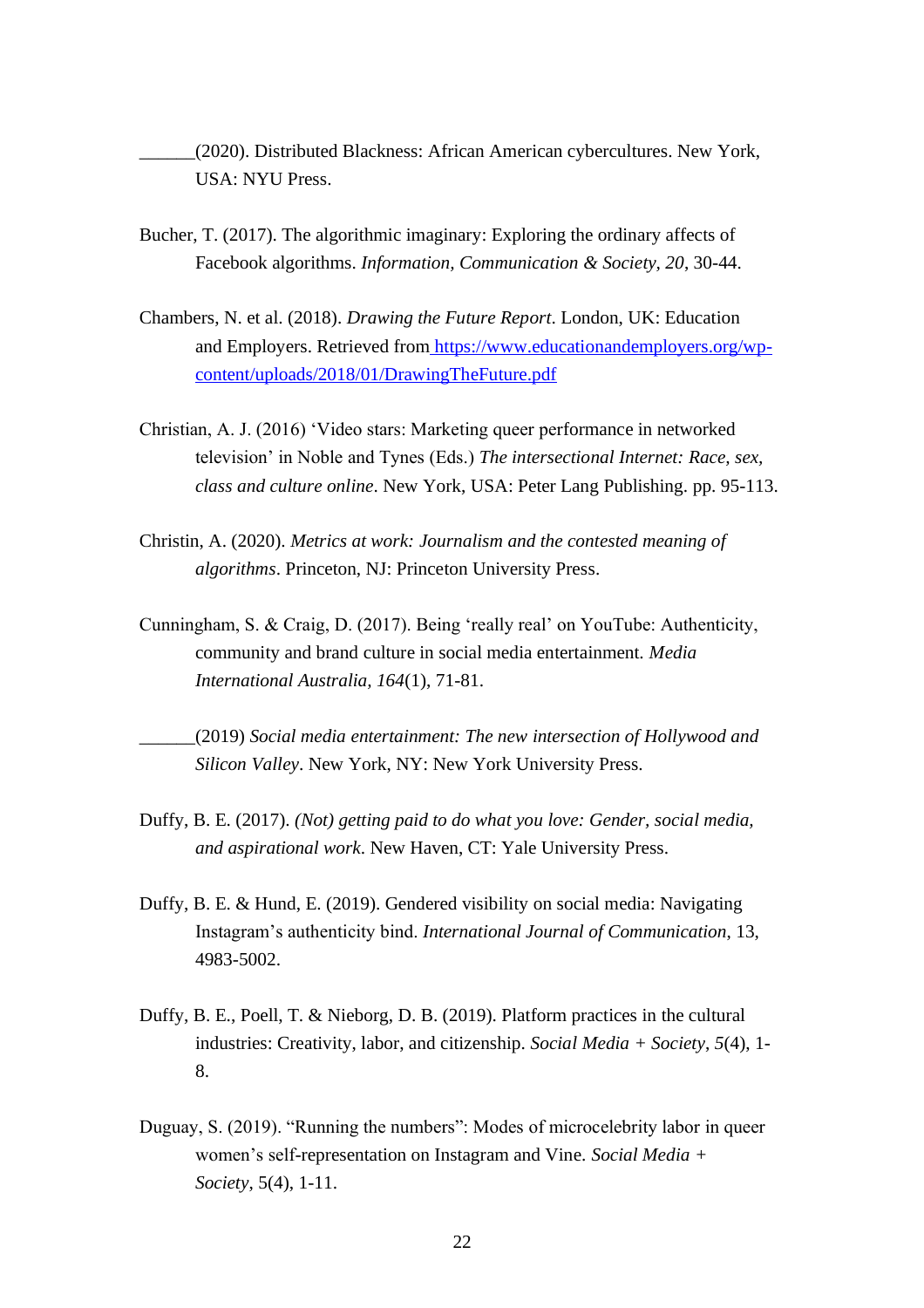- Funk, M. (2020, January 31). How many YouTube channels are there? *Tubics*. Retrieved from<https://www.tubics.com/blog/number-of-youtube-channels/>
- Geertz, C. (1998). 'Deep hanging out'*. The New York Review of Books*. XLV(16), 69- 72.
- Gill, R. (2010). Life is a pitch: Managing the self in new media work. In Deuze, M. (Ed.), *Managing Media Work*. London, UK: Sage, 237-259.
- Gill R. & Pratt, A. (2008). In the social factory?: Immaterial labor, precariousness and cultural work. *Theory, Culture and Society,* 25(7-8), 1-30.
- Glaser, B. G. & Strauss, A. L. (1967). *The discovery of grounded theory: Strategies for qualitative research*. Chicago, Aldine.
- Glatt, Z. (2017). The commodification of YouTube vloggers (Unpublished MA dissertation). Goldsmiths University, London. Available at: [https://zoeglatt.com/wp-content/uploads/2020/05/Glatt-2017-The-](https://zoeglatt.com/wp-content/uploads/2020/05/Glatt-2017-The-Commodification-of-YouTube-Vloggers.pdf)[Commodification-of-YouTube-Vloggers.pdf](https://zoeglatt.com/wp-content/uploads/2020/05/Glatt-2017-The-Commodification-of-YouTube-Vloggers.pdf)
- \_\_\_\_\_\_(2018). 'PhD/Life Update buying a house, making videos and Summer PhD slump | Dr. YouTube LSE', *YouTube* (Zoe Glatt), 10<sup>th</sup> August. Retrieved from:<https://www.youtube.com/watch?v=cmv6s3flYe4&t=1s>
- \_\_\_\_\_\_\_(in press). 'Precarity, discrimination and (in)visibility: An ethnography of "The Algorithm" in the YouTube influencer industry' in Costa, E., Lange, P., Haynes, N. and Sinanan, J. (eds.) *The Routledge Companion to Media Anthropology*. New York, USA: Routledge.
- Glatt, Z. and Banet-Weiser, S. (2021). 'Productive ambivalence, economies of visibility and the political potential of feminist YouTubers' in Cunningham, S. and Craig, D. (eds.) *Creator Culture: Studying the Social Media Entertainment Industry*. New York, USA: NYU Press.
- Gray, K. L. (2020). *Intersectional tech: Black users in digital gaming*. LA, USA: Louisiana State University Press.

Hammersley, M. and Atkinson, P. (2007). *Ethnography: Principles in practice* (3rd ed.).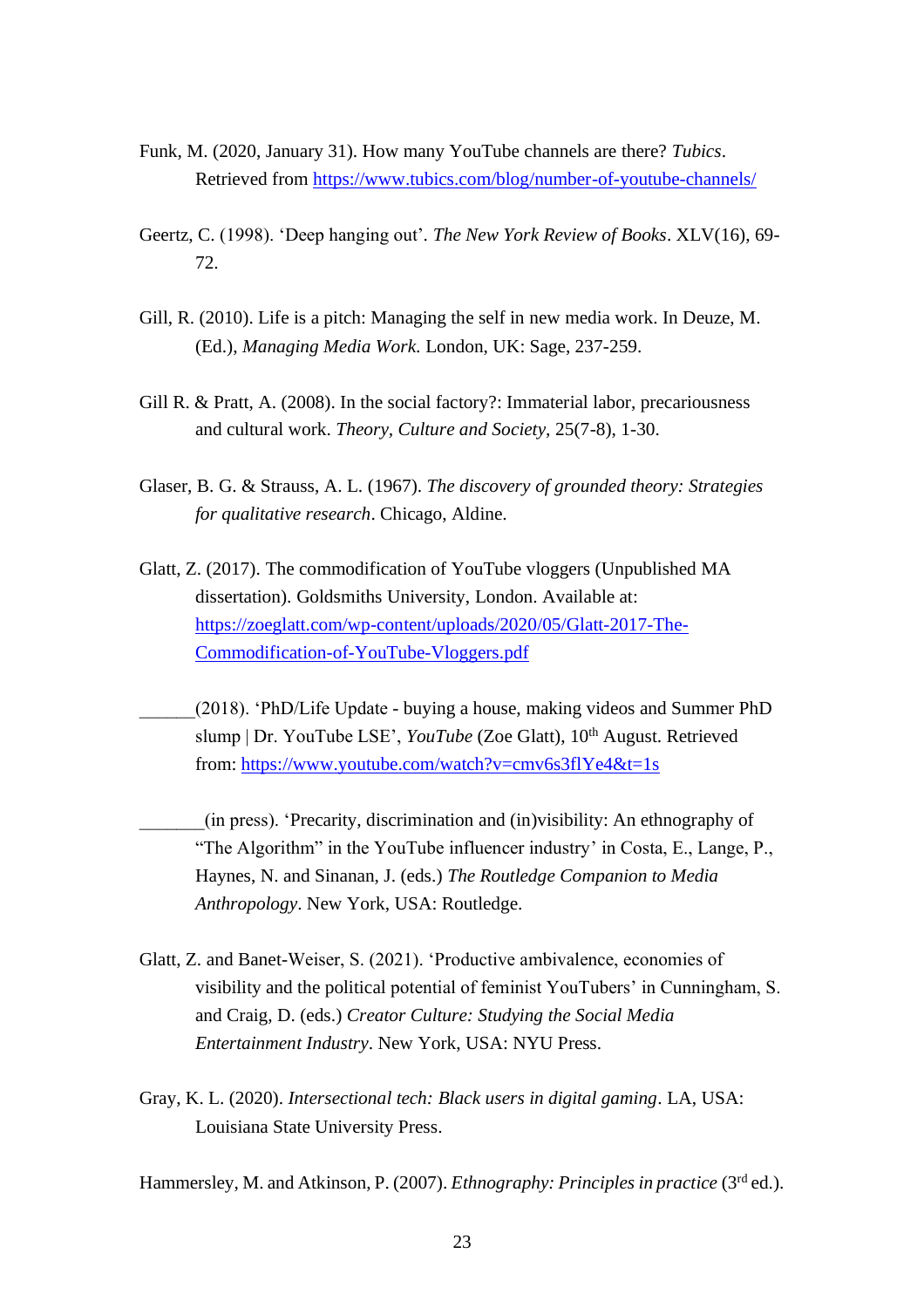London, UK: Routledge.

Hearn, A. (2010). Structuring feeling: Web 2.0, online ranking and rating, and the digital 'reputation' economy. *Ephemera*, 10, 421–438.

Hesmondhalgh, D. (2002/2019). *The cultural industries*. London, UK: Sage.

- Hesmondhalgh, D. & Baker, S. (2010). 'A very complicated version of freedom': Conditions and experiences of creative labor in three cultural industries. *Poetics. 38*(1), 4-20.
- Hesmondhalgh, D., Jones, E., & Rauh, A. (2019). SoundCloud and Bandcamp as alternative music platforms. *Social Media + Society. 5*(4).
- Influencer Marketing Hub. (2020). *The state of influencer marketing 2020: Benchmark report*. Retrieved from [https://influencermarketinghub.com/influencer-marketing-benchmark-report-](https://influencermarketinghub.com/influencer-marketing-benchmark-report-2020/)[2020/](https://influencermarketinghub.com/influencer-marketing-benchmark-report-2020/)
- Johnson, M. R., & Woodcock, J. (2019). "And today's top donator is": How live Streamers on twitch.tv monetize and gamify their broadcasts. *Social Media + Society. 5*(4).
- Littler, J. (2013). Meritocracy as plutocracy: The marketizing of "equality" under neoliberalism. *New Formations: a journal of culture/theory/politics*, *80-81*, 52-72.
- Lupton, D. (2016). *The quantified self: A sociology of self-tracking*. Cambridge, UK: Polity.

\_\_\_\_\_\_(2019). *Data selves: More-than-human perspectives.* Cambridge, UK: Polity.

- Marwick, A. (2013). *Status update: Celebrity, publicity, & branding in the social media age.* London, UK: Yale University Press.
- McRobbie, A. (1998). *British fashion design: Rag trade or image industry?* London, UK: Routledge.
	- \_\_\_\_\_\_(2002) Clubs to companies: Notes on the decline of political culture on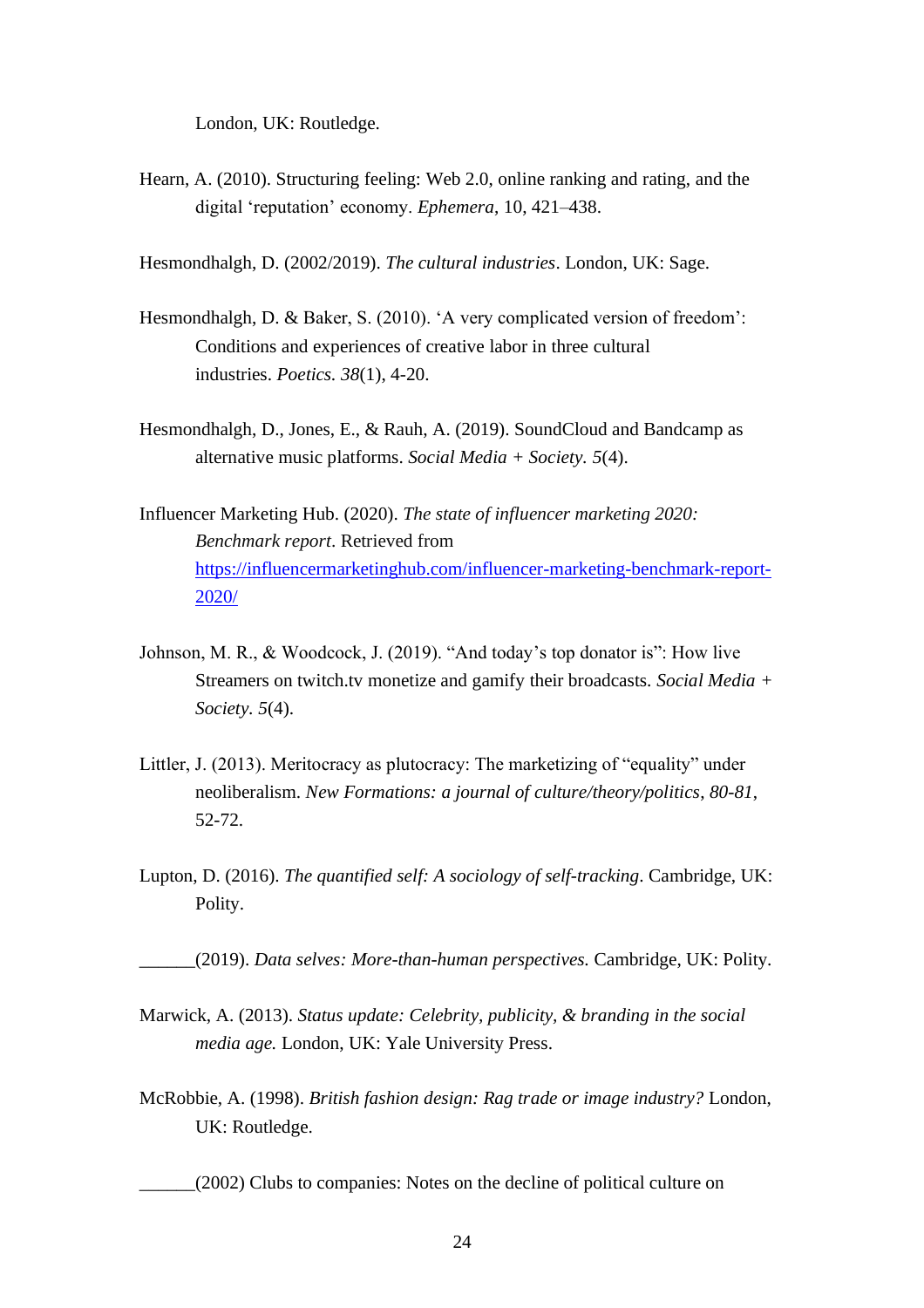speeded-up creative worlds. *Cultural Studies, 16*(4): 516–531.

\_\_\_\_\_\_(2016). *Be creative: Making a living in the new culture industries*. Cambridge, UK: Polity.

- Nieborg, D. B. & Poell, T. (2018). The platformization of cultural production: Theorizing the contingent cultural commodity. *New Media and Society.* 20, 4275-4292.
- Niebler, V. & Kern, A. (2020). *Organising YouTube: A novel case of platform worker organising report.* Berlin, Germany: Friedrich-Ebert-Stiftung. Retrieved from <http://library.fes.de/pdf-files/iez/16535-20200929.pdf>
- Noble, S. U. (2018). *Algorithms of oppression: How search engines reinforce racism*. New York, USA: NYU Press.
- Noble, S. U. & Tynes, B. M. (2016). *The intersectional Internet: Race, sex, class and culture online*. New York, USA: Peter Lang Publishing.
- O'Meara, V. (2019). Weapons of the chic: Instagram influencer engagement pods as Practices of resistance to Instagram platform labor. *Social Media and Society.* 5.
- O'Neill, R. (2018). *Seduction: Men, masculinity and mediated intimacy*. Cambridge, UK: Polity Press.
- Ross, A. (2003). *No-collar: The humane workplace and its hidden costs*. New York, NY: Basic Books.
- Schlesinger, P. (2016). The creative economy: Invention of a global orthodoxy. *Innovation: The European Journal of Social Science Research, 30*(1), 73-90.
- Scolere, L., Pruchniewska, U. & Duffy, B. E. (2018). Constructing the platformspecific self-brand: The labor of social media promotion. *Social Media + Society, 4*(3), 1-11.
- Sobande, F. (2017). Watching me watching you: Black women in Britain on YouTube. *European Journal of Cultural Studies. 20*(6), 655 –671.